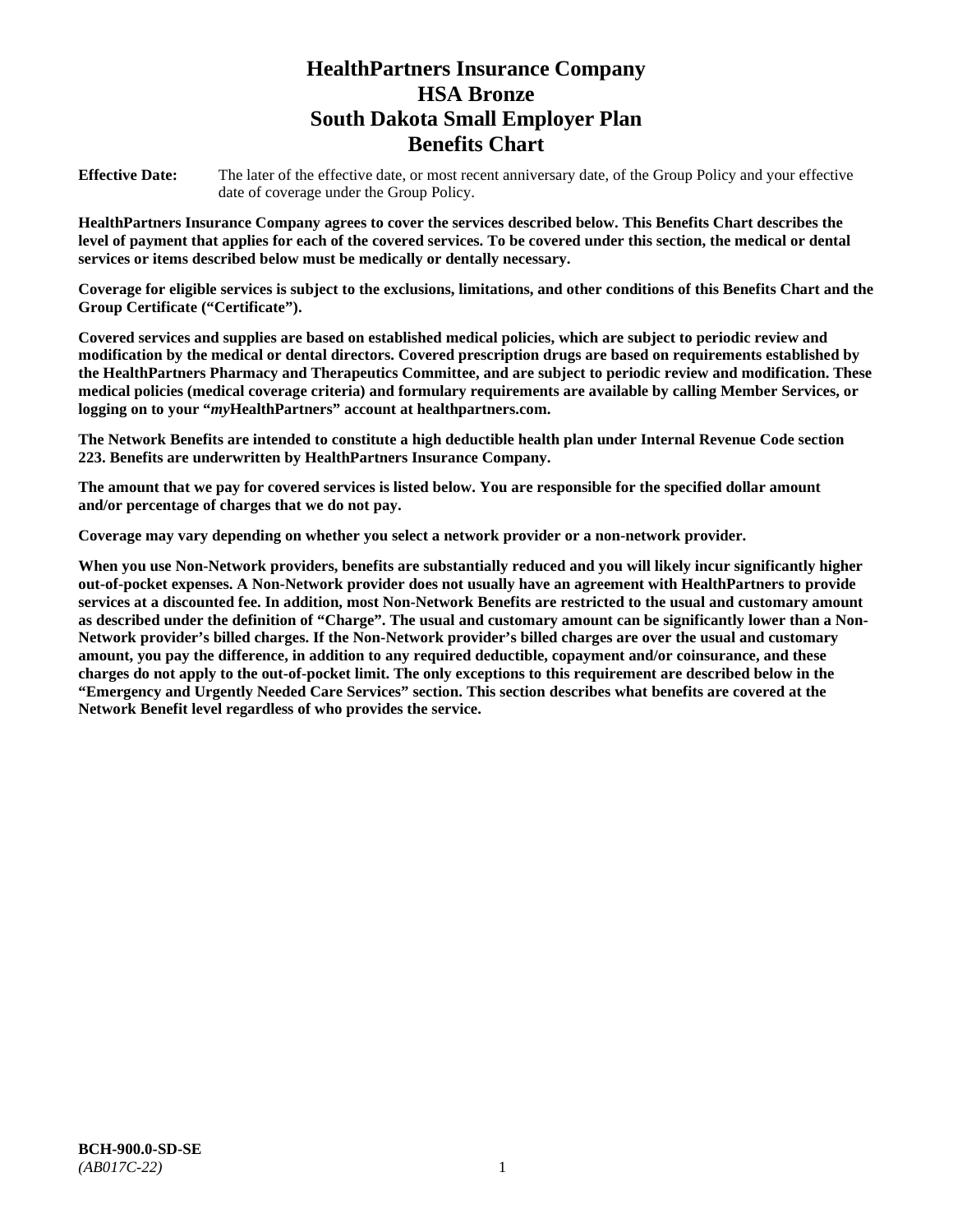# **These definitions apply to this Benefits Chart. They also apply to the Certificate.**

| <b>Biosimilar Drug:</b> | A prescription drug, approved by the Food and Drug Administration (FDA), that the FDA<br>has determined is biosimilar to and interchangeable with a biological brand name drug.<br>Biosimilar drugs are not considered generic drugs and are not covered under the generic<br>drug benefit.                                                                                                                                                                                                                                                                                                                                         |
|-------------------------|-------------------------------------------------------------------------------------------------------------------------------------------------------------------------------------------------------------------------------------------------------------------------------------------------------------------------------------------------------------------------------------------------------------------------------------------------------------------------------------------------------------------------------------------------------------------------------------------------------------------------------------|
| <b>Brand Name Drug:</b> | A prescription drug, approved by the Food and Drug Administration (FDA), that is<br>manufactured, sold, or licensed for sale under a trademark by the pharmaceutical company<br>that originally researched and developed the drug. Brand name drugs have the same active-<br>ingredient formula as the generic version of the drug. However, generic drugs are<br>manufactured and sold by other drug manufacturers and are generally not available until<br>after the patent on the brand name drug has expired. A few brand name drugs may be<br>covered at the generic drug benefit level if this is indicated on the Formulary. |
| <b>Calendar Year:</b>   | This is the 12-month period beginning 12:01 A.M. Central Time, on January 1, and ending<br>12:00 A.M. Central Time of the next following December 31.                                                                                                                                                                                                                                                                                                                                                                                                                                                                               |
| <b>Charge:</b>          | For covered services delivered by a network provider this is the provider's discounted<br>charge for a given medical/surgical service, procedure or item.                                                                                                                                                                                                                                                                                                                                                                                                                                                                           |
|                         | For covered services delivered by non-network providers, a contracted rate may apply if<br>such arrangement is available to HealthPartners.                                                                                                                                                                                                                                                                                                                                                                                                                                                                                         |
|                         | For the usual and customary charge for covered services delivered by non-network<br>providers, our payment is calculated using one of the following options to be determined at<br>HealthPartners' discretion: 1) a percentage of the Medicare fee schedule; 2) a comparable<br>schedule if the service is not on the Medicare fee schedule; or 3) a commercially<br>reasonable rate for such service.                                                                                                                                                                                                                              |
|                         | The usual and customary charge is the maximum amount allowed that we consider in the<br>calculation of the payment of charges incurred for certain covered services. You must pay<br>for any charges above the usual and customary charge, and they do not apply to the Out-of-<br>Pocket Limit.                                                                                                                                                                                                                                                                                                                                    |
|                         | A charge is incurred for covered ambulatory medical and surgical services, on the date the<br>service or item is provided. A charge is incurred for covered inpatient services, on the date<br>of admission to a hospital. To be covered, a charge must be incurred on or after your<br>effective date and on or before the termination date.                                                                                                                                                                                                                                                                                       |
| Copayment/Coinsurance:  | The specified dollar amount, or percentage, of charges incurred for covered services, which<br>we do not pay, but which you must pay, each time you receive certain medical services,<br>procedures or items. Our payment for those covered services or items begins after the<br>copayment or coinsurance is satisfied. Covered services or items requiring a copayment or<br>coinsurance are specified in this Benefits Chart.                                                                                                                                                                                                    |
|                         | For services provided by a network provider:                                                                                                                                                                                                                                                                                                                                                                                                                                                                                                                                                                                        |
|                         | An amount which is listed as a flat dollar copayment is applied to a network provider's<br>discounted charges for a given service. However, if the network provider's discounted<br>charge for a service or item is less than the flat dollar copayment, you will pay the network<br>provider's discounted charge. An amount which is listed as a percentage of charges or<br>coinsurance is based on the network provider's discounted charges, calculated at the time<br>the claim is processed, which may include an agreed upon fee schedule rate for case rate or<br>withhold arrangements.                                    |
|                         | For services provided by a non-network provider:                                                                                                                                                                                                                                                                                                                                                                                                                                                                                                                                                                                    |
|                         | Any copayment or coinsurance is applied to the lesser of the provider's charges or the<br>usual and customary charge for a service.                                                                                                                                                                                                                                                                                                                                                                                                                                                                                                 |
|                         | A copayment or coinsurance is due at the time a service is provided, or when billed by the<br>provider. The copayment or coinsurance applicable for a scheduled visit with a network<br>provider will be collected for each visit, late cancellation and failed appointment.                                                                                                                                                                                                                                                                                                                                                        |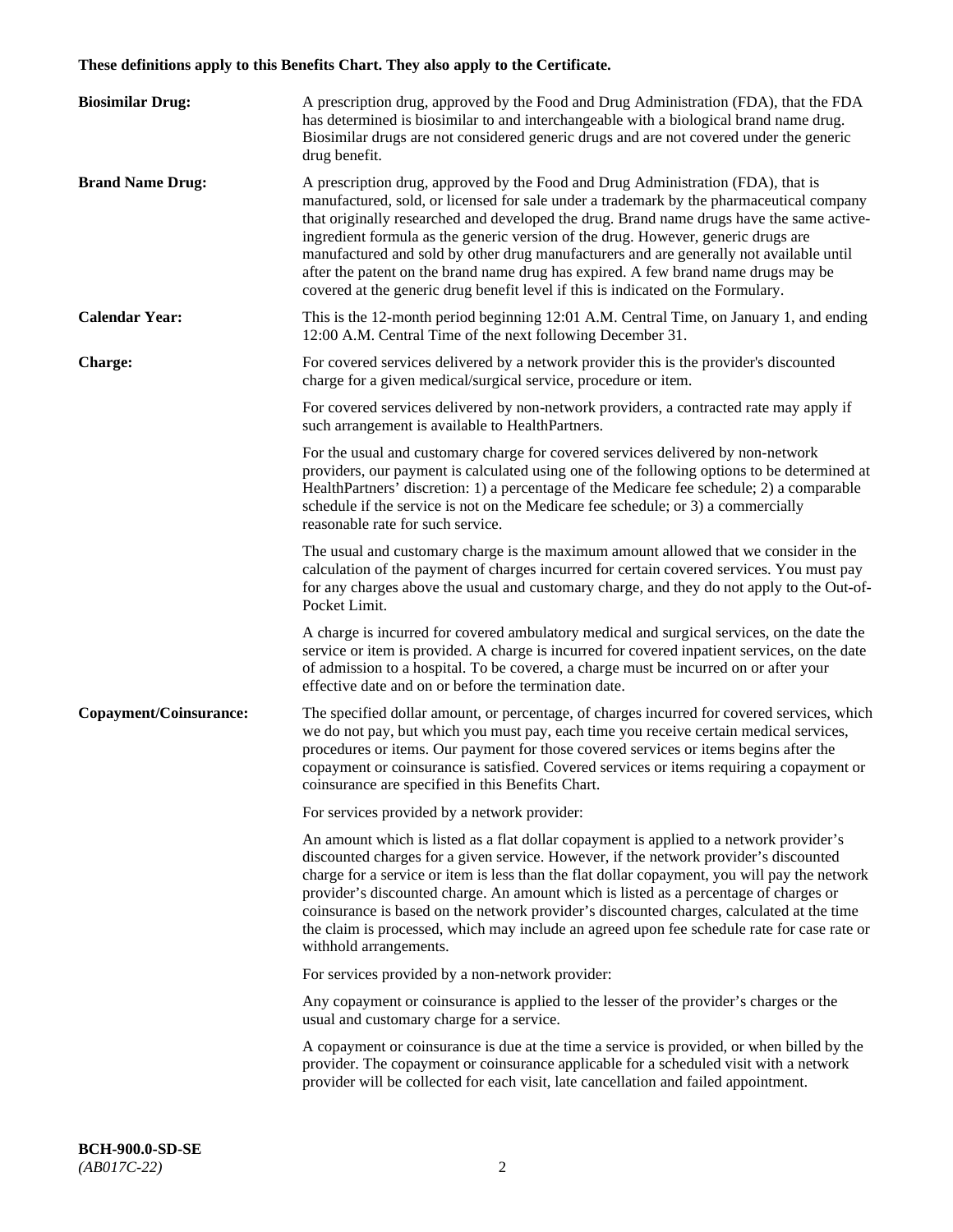| Deductible:                      | The specified dollar amount of charges incurred for covered services, which we do not pay,<br>but an enrollee or a family has to pay first in a calendar year. Our payment for those<br>services or items begins after the deductible is satisfied. If you have a family deductible,<br>each individual family member may only contribute up to the individual deductible amount<br>toward the family deductible. An individual's copayments and coinsurance do not apply<br>toward the family deductible. For Network Benefits, your family deductible will follow the<br>family deductible for the highest Benefit Level in which any family member is enrolled<br>during that calendar year. For network providers, the amount of the charges that apply to<br>the deductible are based on the network provider's discounted charges, calculated at the<br>time the claim is processed, which may include an agreed upon fee schedule rate for case<br>rate or withhold arrangements. For non-network providers, the amount of charges that<br>apply to the deductible are the lesser of the provider's charges or the usual and customary<br>charge for a service. |
|----------------------------------|------------------------------------------------------------------------------------------------------------------------------------------------------------------------------------------------------------------------------------------------------------------------------------------------------------------------------------------------------------------------------------------------------------------------------------------------------------------------------------------------------------------------------------------------------------------------------------------------------------------------------------------------------------------------------------------------------------------------------------------------------------------------------------------------------------------------------------------------------------------------------------------------------------------------------------------------------------------------------------------------------------------------------------------------------------------------------------------------------------------------------------------------------------------------|
|                                  | Any amounts paid or reimbursed by a third party, including, but not limited to: point of<br>service rebates, manufacturer coupons, manufacturer debit cards or other forms of direct<br>reimbursement to an Insured for a product or service, will not apply toward the deductible,<br>to the extent permitted under state and federal law.                                                                                                                                                                                                                                                                                                                                                                                                                                                                                                                                                                                                                                                                                                                                                                                                                            |
|                                  | Your plan has an embedded deductible. This means once an Insured meets the individual<br>deductible, the plan begins paying benefits for that person. If two or more members of the<br>family meet the family deductible, the plan begins paying benefits for all members of the<br>family, regardless of whether each Insured has met the individual deductible. However, an<br>Insured may not contribute more than the individual deductible toward the family<br>deductible.                                                                                                                                                                                                                                                                                                                                                                                                                                                                                                                                                                                                                                                                                       |
|                                  | All services are subject to the deductible unless otherwise indicated below in this Benefits<br>Chart.                                                                                                                                                                                                                                                                                                                                                                                                                                                                                                                                                                                                                                                                                                                                                                                                                                                                                                                                                                                                                                                                 |
| <b>Formulary:</b>                | This is a current list, which may be revised from time to time, of prescription drugs,<br>medications, equipment and supplies covered by us as indicated in this Benefits Chart<br>which are covered at the highest benefit level. Some drugs on the Formulary may require<br>prior authorization to be covered as formulary drugs. The Formulary, and information on<br>drugs that require prior authorization, are available by calling Member Services, or logging<br>on to your "myHealthPartners" account at healthpartners.com.                                                                                                                                                                                                                                                                                                                                                                                                                                                                                                                                                                                                                                  |
| <b>Generic Drug:</b>             | A prescription drug approved by the Food and Drug Administration (FDA) that the FDA<br>has determined is comparable to a brand name drug product in dosage form, strength, route<br>of administration, quality, intended use and documented bioequivalence. Generally, generic<br>drugs cost less than brand name drugs. Some brand name drugs may be covered at the<br>generic drug benefit level if this is indicated on the Formulary.                                                                                                                                                                                                                                                                                                                                                                                                                                                                                                                                                                                                                                                                                                                              |
| <b>Lifetime Maximum Benefit:</b> | The specified coverage limit actually paid by us for services and/or charges incurred by<br>you for a given procedure or diagnosis. Payment of benefits under this Benefits Chart<br>ceases when that Lifetime Maximum Benefit is reached. You have to pay for subsequent<br>charges.                                                                                                                                                                                                                                                                                                                                                                                                                                                                                                                                                                                                                                                                                                                                                                                                                                                                                  |
| <b>Non-Formulary Drug:</b>       | This is a prescription drug, approved by the Food and Drug Administration (FDA), that is<br>not on the Formulary, is medically necessary and is not investigative or otherwise excluded<br>under the Certificate.                                                                                                                                                                                                                                                                                                                                                                                                                                                                                                                                                                                                                                                                                                                                                                                                                                                                                                                                                      |
| <b>Out-of-Pocket Expenses:</b>   | You pay the specified copayments/coinsurance and deductibles applicable for particular<br>services, subject to the Out-of-Pocket Limit described below. These amounts are in<br>addition to the monthly premium payments.                                                                                                                                                                                                                                                                                                                                                                                                                                                                                                                                                                                                                                                                                                                                                                                                                                                                                                                                              |
| <b>Out-of-Pocket Limit:</b>      | You pay the copayments/coinsurance and deductibles for covered services, to the<br>individual or family Out-of-Pocket Limit. Thereafter we cover 100% of charges incurred<br>for all other covered services, for the rest of the calendar year. You pay amounts greater<br>than the Out-of-Pocket Limit if you exceed any Lifetime Maximum Benefit, or visit or day<br>limits.                                                                                                                                                                                                                                                                                                                                                                                                                                                                                                                                                                                                                                                                                                                                                                                         |
|                                  | Non-Network Benefits above the usual and customary charge (see definition of charge<br>above) do not apply to the Out-of-Pocket Limit.                                                                                                                                                                                                                                                                                                                                                                                                                                                                                                                                                                                                                                                                                                                                                                                                                                                                                                                                                                                                                                 |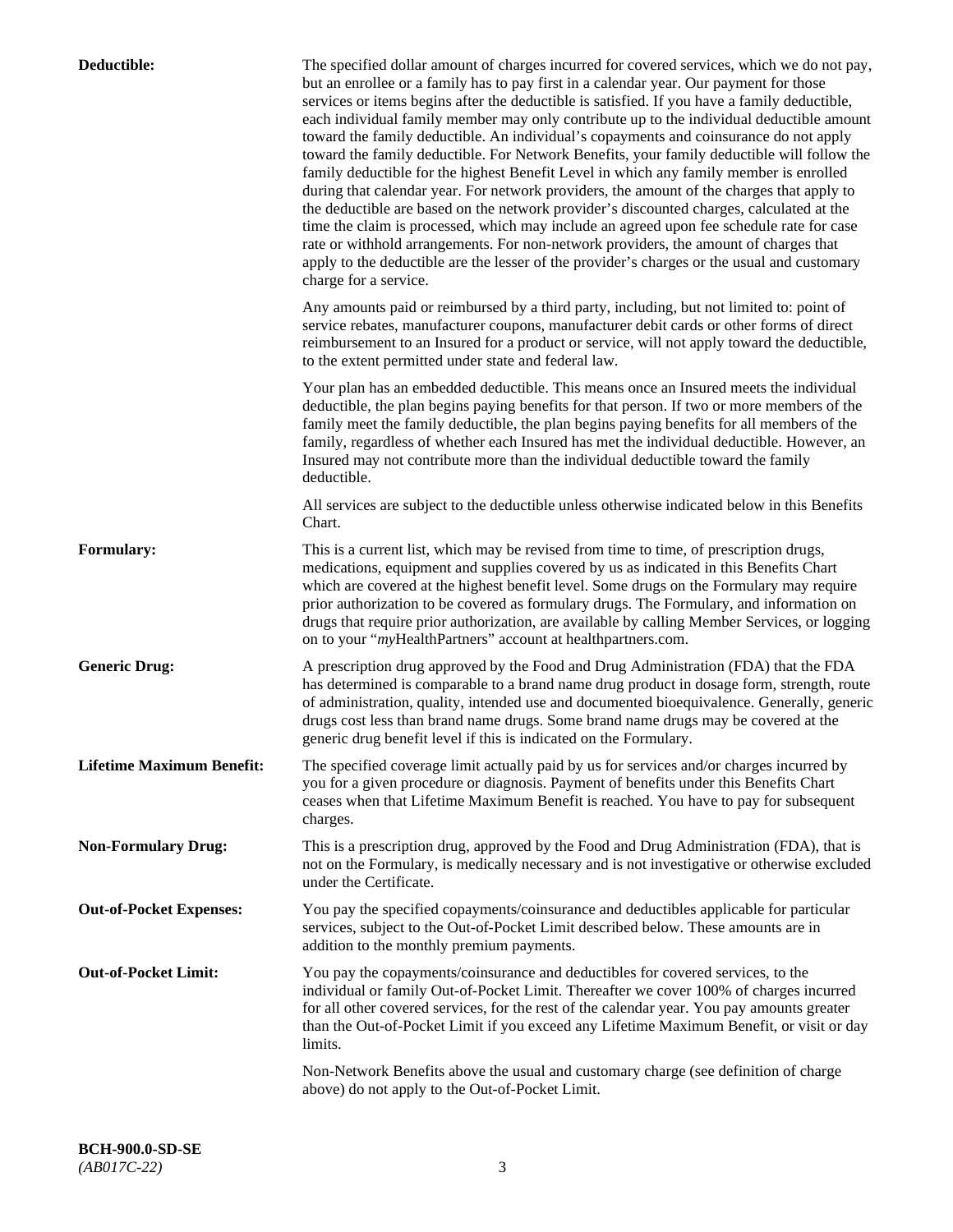Non-Network Benefits for transplant surgery and bariatric surgery do not apply to the Out-of-Pocket Limit.

Any amounts paid or reimbursed by a third party, including, but not limited to: point of service rebates, manufacturer coupons, manufacturer debit cards or other forms of direct reimbursement to an Insured for a product or service, will not apply as an out of pocket expense, to the extent permitted under state and federal law.

You are responsible to keep track of the out-of-pocket expenses. Contact our Member Services Department for assistance in determining the amount paid by the enrollee for specific eligible services received. Claims for reimbursement under the Out-of-Pocket Limit provisions are subject to the same time limits and provisions described under the "Claims Provisions" section of the Certificate.

**Specialty Drug List:** This is a current list, which may be revised from time to time, of prescription drugs, medications, equipment and supplies, which are typically bio-pharmaceuticals. The purpose of a Specialty Drug List is to facilitate enhanced monitoring of complex therapies used to treat specific conditions. Specialty drugs are covered by us as indicated in this Benefits Chart. The Specialty Drug List is available by calling Member Services, or logging on to your "*my*HealthPartners" account at [healthpartners.com.](http://healthpartners.com/)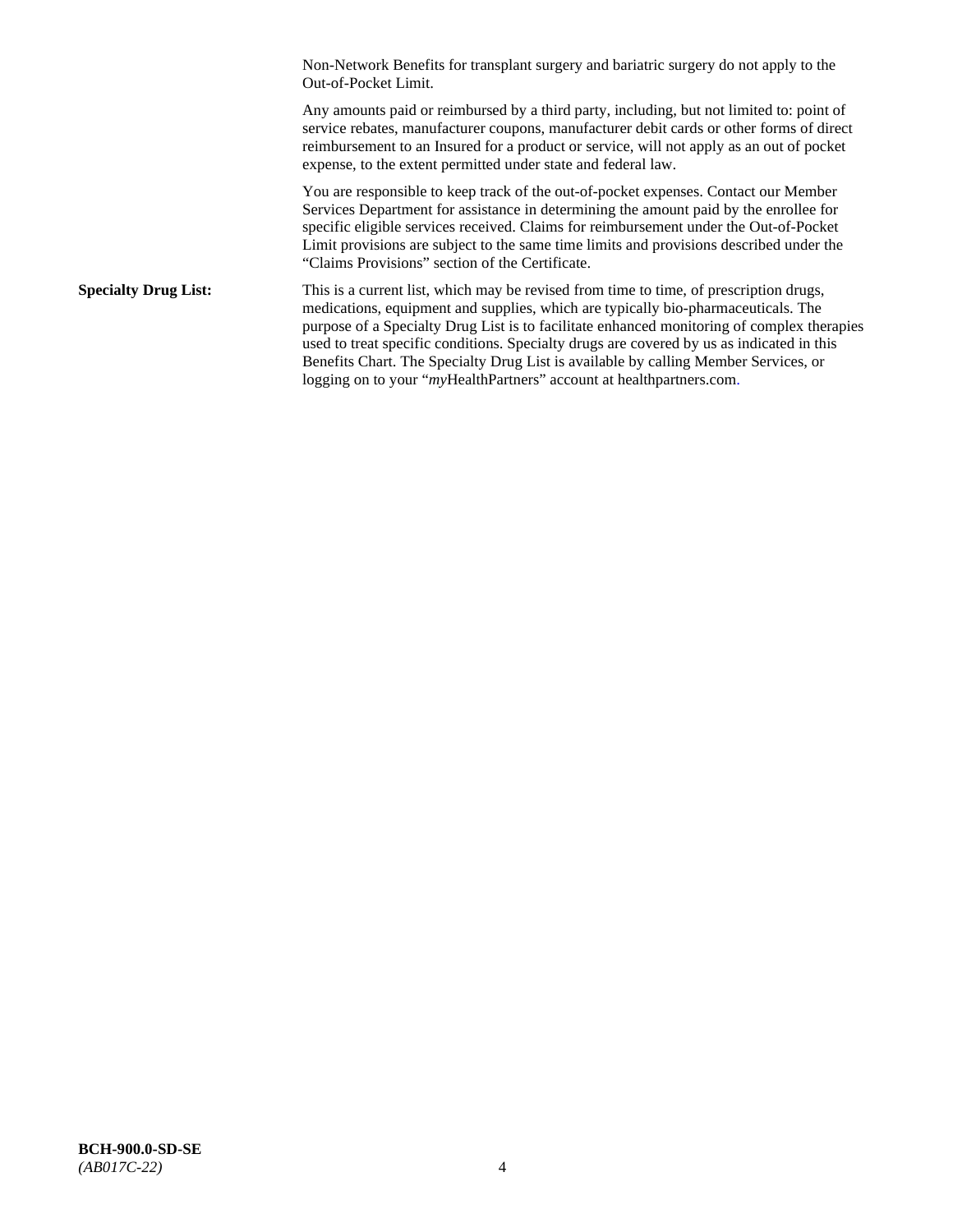# **DEDUCTIBLES, OUT-OF-POCKET LIMITS AND LIFETIME MAXIMUMS**

#### **Individual Calendar Year Deductible**

| <b>Network Benefits</b> | <b>Non-Network Benefits</b> |
|-------------------------|-----------------------------|
| \$6,850                 | \$10,000                    |

#### **Family Calendar Year Deductible**

| <b>Network Benefits</b> | <b>Non-Network Benefits</b> |
|-------------------------|-----------------------------|
| \$13,700                | \$20,000                    |

Separate deductibles must be satisfied under the Network Benefits and Non-Network Benefits.

Your plan has an embedded deductible. This means once an insured meets the individual deductible, the plan begins paying benefits for that person. If two or more members of the family meet the family deductible, the plan begins paying benefits for all members of the family, regardless of whether each insured has met the individual deductible. However, an insured may not contribute more than the individual deductible toward the family deductible.

Any amounts paid or reimbursed by a third party, including but not limited to: point of service rebates, manufacturer coupons, manufacturer debit cards or other forms of direct reimbursement to an insured for a product or service, will not apply toward the deductible, to the extent permitted under state and federal law.

### **Individual Calendar Year Out-of-Pocket Limit**

| <b>Network Benefits</b> | <b>Non-Network Benefits</b> |
|-------------------------|-----------------------------|
| \$7,000                 | \$30,000                    |

### **Family Calendar Year Out-of-Pocket Limit**

| <b>Network Benefits</b> | <b>Non-Network Benefits</b> |
|-------------------------|-----------------------------|
| \$14,000                | \$60,000                    |

Separate Out-of-Pocket Limits must be satisfied under Network Benefits and Non-Network Benefits.

Non-Network Benefits above the usual and customary charge will not apply toward the individual or family Out-of-Pocket Limit.

Non-Network Benefits for transplant surgery and bariatric surgery do not apply to the Out-of-Pocket Limit.

Any amounts paid or reimbursed by a third party, including, but not limited to: point of service rebates, manufacturer coupons, manufacturer debit cards or other forms of direct reimbursement to an Insured for a product or service, will not apply as an outof-pocket expense, to the extent permitted under state and federal law.

## **Lifetime Maximum Benefit for Bariatric Surgery**

| <b>Network Benefits</b> | <b>Non-Network Benefits</b> |
|-------------------------|-----------------------------|
| Unlimited.              | \$5,000                     |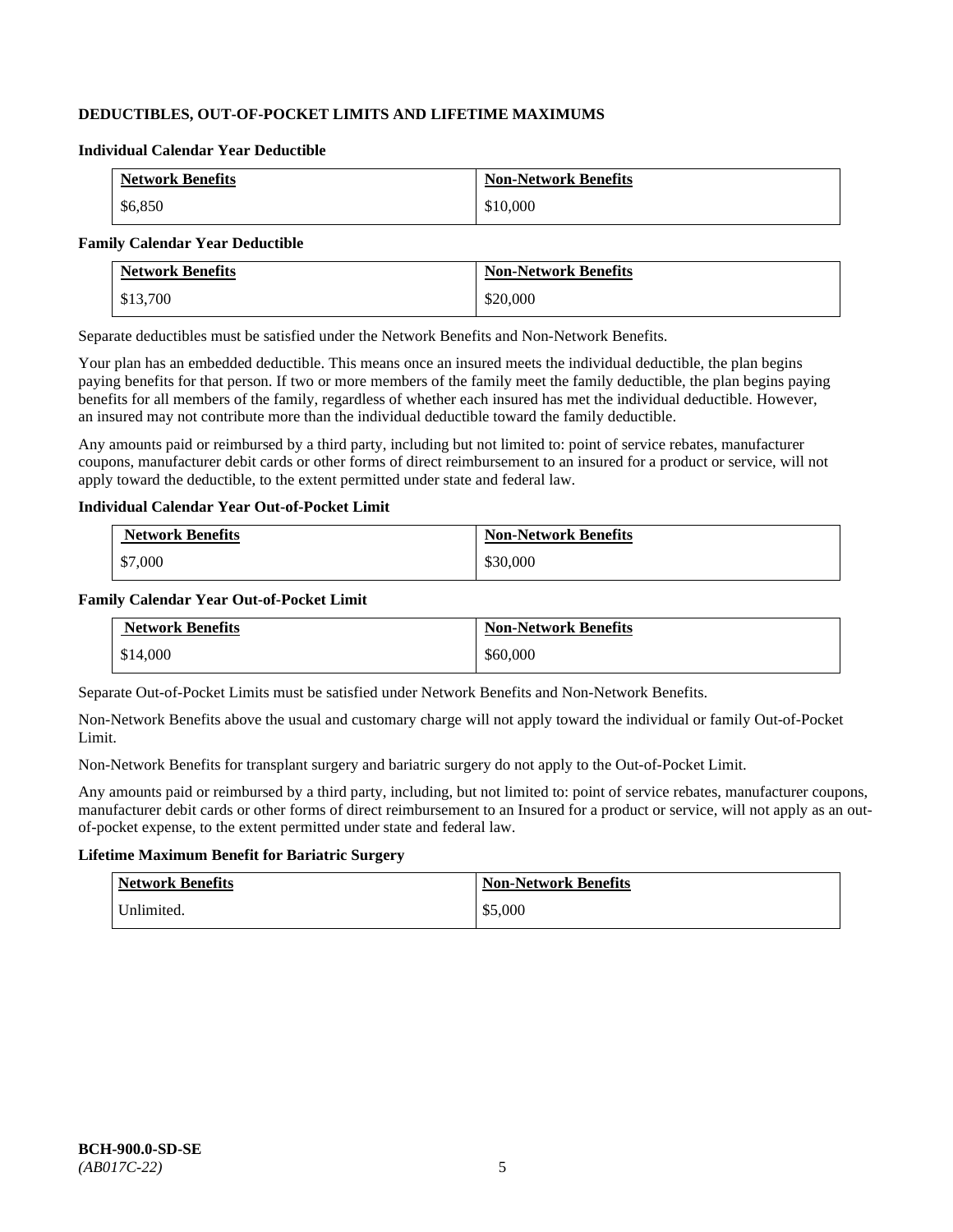# **AMBULANCE AND MEDICAL TRANSPORTATION**

#### **Covered Services:**

We cover ambulance and medical transportation for medical emergencies. We also cover medically necessary, non-emergency medical transportation if it meets our medical coverage criteria. Covered services and supplies are based on established medical policies, which are subject to periodic review and modification by the medical or dental directors. These medical policies (medical coverage criteria) and applicable prior authorization requirements are available by calling Member Services, or logging on to your "*my*HealthPartners" account at [healthpartners.com.](http://healthpartners.com/)

| <b>Network Benefits</b>       | <b>Non-Network Benefits</b> |
|-------------------------------|-----------------------------|
| 100% of the charges incurred. | See Network Benefits.       |

### **Not Covered:**

• See "Services Not Covered" in the Certificate.

### **AUTISM SERVICES**

### **Covered Services:**

We cover Applied Behavioral Analysis (ABA) and Intensive Early Intervention Behavioral Therapy (IEIBT) for treatment of autism spectrum disorders for children under age 18. We have the right to review the treatment that an Insured is receiving not more than once every three months, without a contract stipulating that a more frequent review is necessary.

A person who performs ABA must:

- be licensed by the South Dakota Board of Medical and Osteopathic Examiners or the Board of Examiners of Psychologists and have documented training and competence in applied behavior analysis; or
- be licensed by the South Dakota Board of Social Workers as a licensed behavior analyst.

Physical therapy, occupational therapy and speech therapy are covered under the "Physical Therapy, Occupational Therapy and Speech Therapy" section. Medications are covered under the "Prescription Drug Services" section. Covered services are based on established medical policies, which are subject to periodic review and modification by the medical directors. These medical policies (medical coverage criteria) are available online at [healthpartners.com](http://healthpartners.com/) or by calling Member Services.

Coverage for applied behavior analysis will provide an annual maximum benefit for Network and Non-Network Benefits combined, that may not be less than:

- Through age 6**:** 1,300 hours per calendar year
- Age 7 through age 13**:** 900 hours per calendar year
- Age 14 through age 18**:** 450 hours per calendar year

| <b>Network Benefits</b>       | <b>Non-Network Benefits</b>  |
|-------------------------------|------------------------------|
| 100% of the charges incurred. | 50% of the charges incurred. |

#### **Not Covered:**

• See "Services Not Covered" in the Certificate.

### **BEHAVIORAL HEALTH SERVICES**

#### **Covered Services:**

Covered services are based on established medical policies, which are subject to periodic review and modification by the medical directors. These medical policies (medical coverage criteria) are available by calling Member Services, or logging on to your "*my*HealthPartners" account at [healthpartners.com.](http://healthpartners.com/)

#### **Mental Health Services**

We cover services for mental health diagnoses as described in the Diagnostic and Statistical Manual of Mental Disorders – Fifth Edition (DSM-5) (most recent edition).

**BCH-900.0-SD-SE**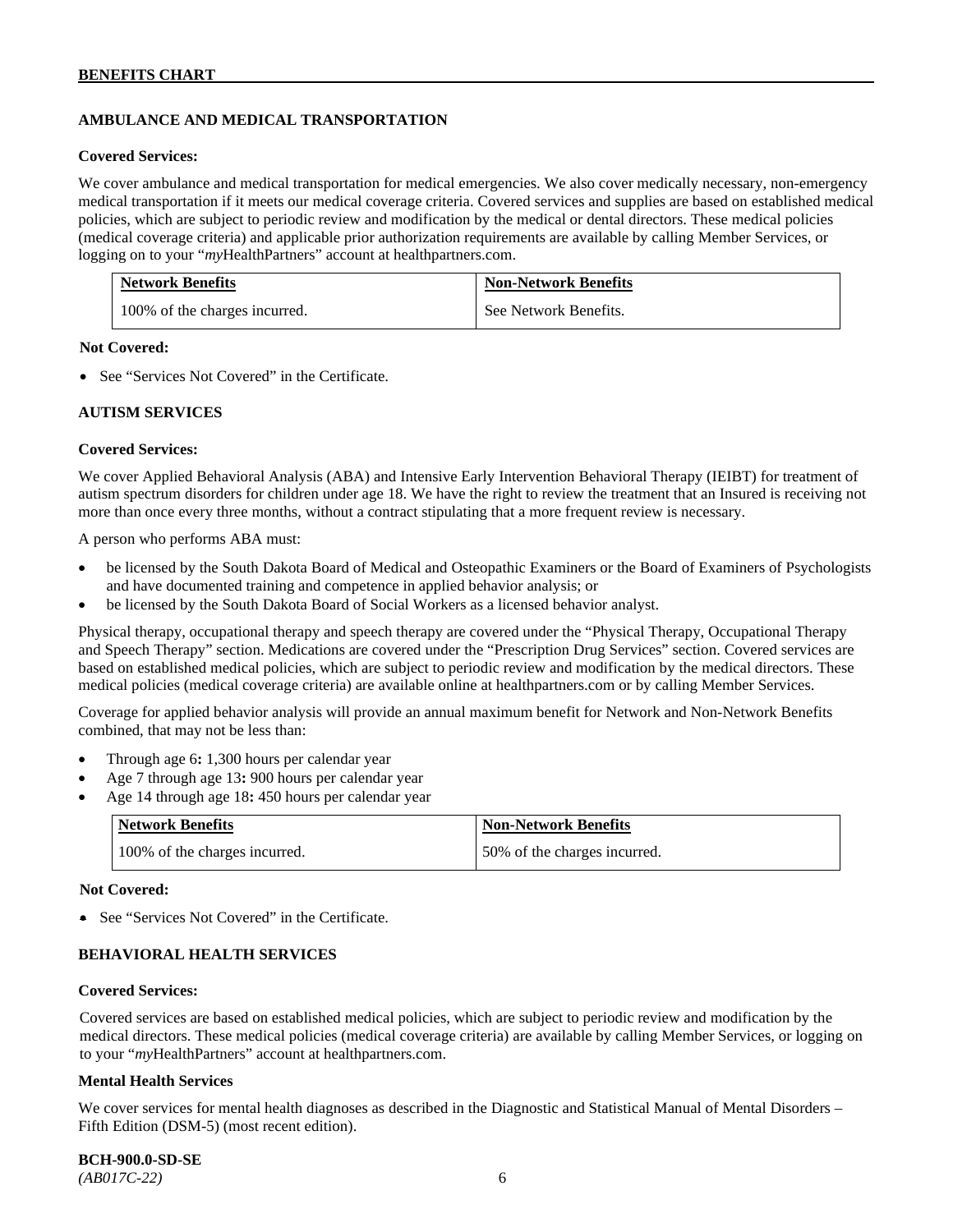**Outpatient services including intensive outpatient and day treatment services:** We cover medically necessary outpatient professional mental health services for evaluation, crisis intervention, and treatment of mental health disorders.

A comprehensive diagnostic assessment will be used as the basis for a determination by a mental health professional, concerning the appropriate treatment and the extent of services required.

Outpatient services we cover for a diagnosed mental health condition include the following:

- Individual, group, family, and multi-family therapy;
- Medication management provided by a physician, certified nurse practitioner, or physician's assistant;
- Psychological testing services for the purposes of determining the differential diagnoses and treatment planning for patients currently receiving behavioral health services;
- Day treatment and intensive outpatient services in a licensed program;
- Partial hospitalization services in a licensed hospital or community mental health center;
- Psychotherapy and nursing services provided in the home if authorized by us; and
- Treatment for gender dysphoria.

| <b>Network Benefits</b>       | <b>Non-Network Benefits</b>  |
|-------------------------------|------------------------------|
| 100% of the charges incurred. | 50% of the charges incurred. |

#### **Group therapy**

| <b>Network Benefits</b>       | <b>Non-Network Benefits</b>  |
|-------------------------------|------------------------------|
| 100% of the charges incurred. | 50% of the charges incurred. |

**Inpatient services, including mental health residential treatment services:** We cover the following:

- Medically necessary inpatient services in a hospital and professional services for treatment of mental health disorders. Medical stabilization is covered under inpatient hospital services in the "Hospital and Skilled Nursing Facility Services" section; and
- Medically necessary mental health residential treatment services. This care must be authorized by us and provided by a hospital or residential behavioral health treatment facility licensed by the local state or Department of Health and Human Services. Services not covered under this benefit include halfway houses, group homes, extended care facilities, shelter services, correctional services, detention services, transitional services, group residential services, foster care services and wilderness programs.

| <b>Network Benefits</b>       | <b>Non-Network Benefits</b>  |
|-------------------------------|------------------------------|
| 100% of the charges incurred. | 50% of the charges incurred. |

#### **Substance use disorder (SUD) services**

We cover medically necessary services for assessments by a licensed alcohol and drug counselor and treatment of substance use disorders as defined in the latest edition of the DSM-5.

**Outpatient services, including intensive outpatient and day treatment services:** We cover medically necessary outpatient professional services for the diagnosis and treatment of substance use disorder. Substance use disorder treatment services must be provided by a program licensed by the local Department of Health and Human Services.

Outpatient services we cover for a diagnosed substance use disorder include the following:

- Individual, group, family, and multi-family therapy provided in an office setting;
- Opiate replacement therapy including methadone and buprenorphine treatment; and
- Day treatment and intensive outpatient services in a licensed program.

| <b>Network Benefits</b>       | <b>Non-Network Benefits</b>  |
|-------------------------------|------------------------------|
| 100% of the charges incurred. | 50% of the charges incurred. |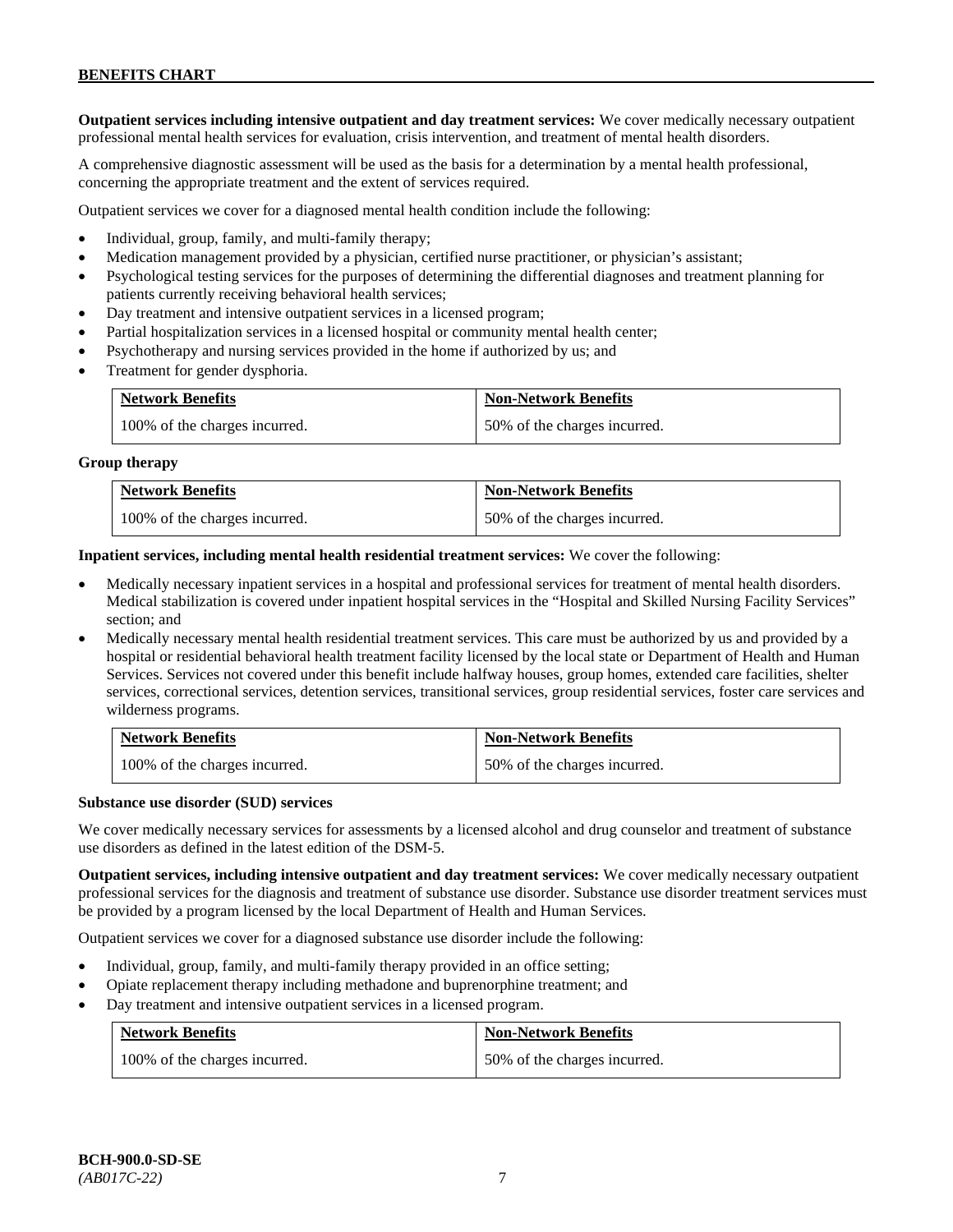**Inpatient services:** We cover the following:

- Medically necessary inpatient services in hospitals and residential primary treatment facilities approved by the State of South Dakota which are carrying out an approved program pursuant to the diagnosis and recommendation of a doctor;
- Services provided in a hospital that is licensed by the local state and accredited by Medicare; and
- Detoxification services in a hospital or community detoxification facility if it is licensed by the State of South Dakota as an approved inpatient alcoholism treatment facility.

| <b>Network Benefits</b>       | <b>Non-Network Benefits</b>  |
|-------------------------------|------------------------------|
| 100% of the charges incurred. | 50% of the charges incurred. |

### **Not Covered:**

See "Services Not Covered" in the Group Certificate.

# **CHIROPRACTIC SERVICES**

### **Covered Services:**

We cover chiropractic services for rehabilitative care. Chiropractic services are adjustments to any abnormal articulations of the human body, especially those of the spinal column, for the purpose of giving freedom of action to impinged nerves that may cause pain or deranged function.

Massage therapy which is performed in conjunction with other treatment/modalities by a chiropractor, is part of a prescribed treatment plan and is not billed separately is covered.

| <b>Network Benefits</b>       | <b>Non-Network Benefits</b>  |
|-------------------------------|------------------------------|
| 100% of the charges incurred. | 50% of the charges incurred. |

### **Not Covered:**

- Massage therapy for the purpose of comfort or convenience of the Insured.
- See "Services Not Covered" in the Certificate.

### **CLINICAL TRIALS**

### **Covered Services:**

We cover certain routine services if you participate in a Phase I, Phase II, Phase III or Phase IV clinical trial that is conducted in relation to the prevention, detection, or treatment of cancer or other life-threatening disease or condition as defined in the Affordable Care Act. We cover routine patient costs for services that would be eligible under this Benefits Chart if the service were provided outside of a clinical trial.

| <b>Network Benefits</b>                              | <b>Non-Network Benefits</b>                          |
|------------------------------------------------------|------------------------------------------------------|
| Coverage level is same as corresponding Network      | Coverage level is same as corresponding Non-Network  |
| Benefits, depending on type of service provided such | Benefits, depending on type of service provided such |
| as Office Visits for Illness or Injury, Inpatient or | as Office Visits for Illness or Injury, Inpatient or |
| <b>Outpatient Hospital Services.</b>                 | <b>Outpatient Hospital Services.</b>                 |

### **Not Covered:**

- The investigative item, device or service itself.
- Items or services that are provided solely to satisfy data collection and analysis needs and that are not used in the direct clinical management of the patient.
- A service that is clearly inconsistent with widely accepted and established standards of care for a particular diagnosis.
- See "Services Not Covered" in the Certificate.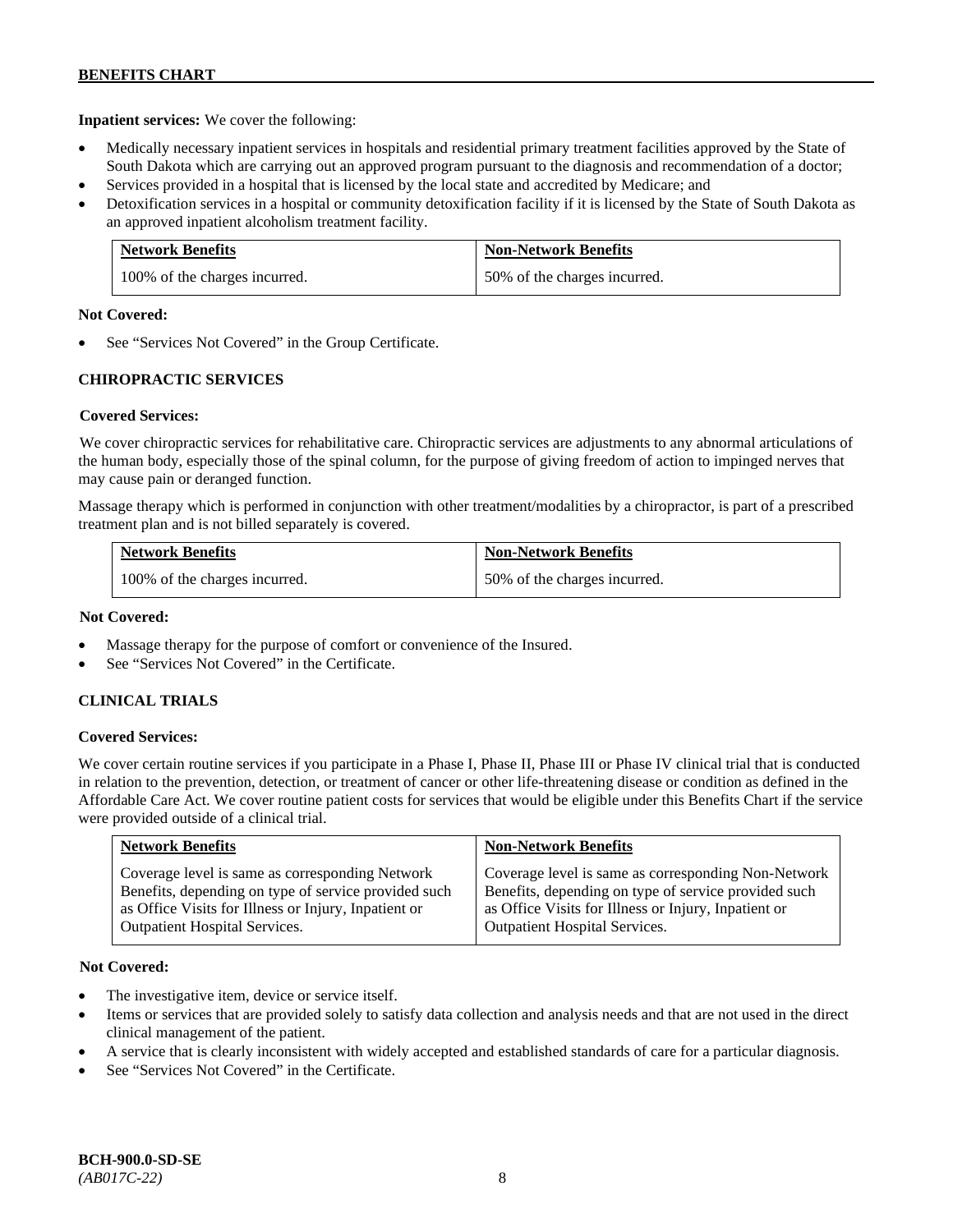# **DENTAL SERVICES**

#### **Covered Services:**

We cover services described below.

**Accidental dental services:** We cover dentally necessary services to treat and restore damage to teeth as a result of an accidental injury. Coverage is for damage caused by external trauma to face and mouth only, not for cracked or broken teeth which result from biting or chewing. We cover restorations, root canals, crowns and replacement of teeth lost that are directly related to the accident in which the Insured was involved. We cover initial exams, x-rays, and palliative treatment including extractions, and other oral surgical procedures directly related to the accident. Subsequent treatment must be initiated within the specified time-frame and must be directly related to the accident.

Full mouth rehabilitation to correct occlusion (bite) and malocclusion (misaligned teeth not due to the accident) are not covered.

When an implant-supported dental prosthetic treatment is pursued, the accidental dental benefit will be applied to the prosthetic procedure. Benefits are limited to the amount that would be paid toward the placement of a removable dental prosthetic appliance that could be used in the absence of implant treatment. Care must be provided or pre-authorized by a HealthPartners dentist.

| <b>Network Benefits</b>       | <b>Non-Network Benefits</b>  |
|-------------------------------|------------------------------|
| 100% of the charges incurred. | 50% of the charges incurred. |

For all accidental dental services, treatment and/or restoration must be initiated within six months of the date of the injury. Coverage is limited to the initial course of treatment and/or initial restoration. Services must be provided within twentyfour months of the date of injury to be covered.

### **Medical referral dental services**

**Medically necessary outpatient dental services:** We cover medically necessary outpatient dental services. Coverage is limited to dental services required for treatment of an underlying medical condition, e.g., removal of teeth to complete radiation treatment for cancer of the jaw, cysts and lesions.

| <b>Network Benefits</b>       | <b>Non-Network Benefits</b>  |
|-------------------------------|------------------------------|
| 100% of the charges incurred. | 50% of the charges incurred. |

**Medically necessary hospitalization and anesthesia for dental care:** We cover medically necessary hospitalization and anesthesia for dental care. This is limited to charges incurred by an Insured who: (1) is a child under age 14, or (2) is severely disabled or otherwise suffers from a developmental disability as determined by a licensed physician which places that person under at serious risk. The requirement of a hospital setting must be due to an Insured's underlying medical condition. Coverage is limited to facility and anesthesia charges. Anesthesia is covered in a hospital or a dental office. Oral surgeon/dentist professional fees are not covered. Hospitalization required due to the behavior of the Insured or due to the extent of the dental procedure is not covered.

| <b>Network Benefits</b>       | <b>Non-Network Benefits</b> |
|-------------------------------|-----------------------------|
| 100% of the charges incurred. | 50% of the charges incurred |

**Medical complications of dental care:** We cover medical complications of dental care. Treatment must be medically necessary care and related to medical complications of non-covered dental care, including complications of the head, neck, or substructures.

| <b>Network Benefits</b>       | <b>Non-Network Benefits</b>  |
|-------------------------------|------------------------------|
| 100% of the charges incurred. | 50% of the charges incurred. |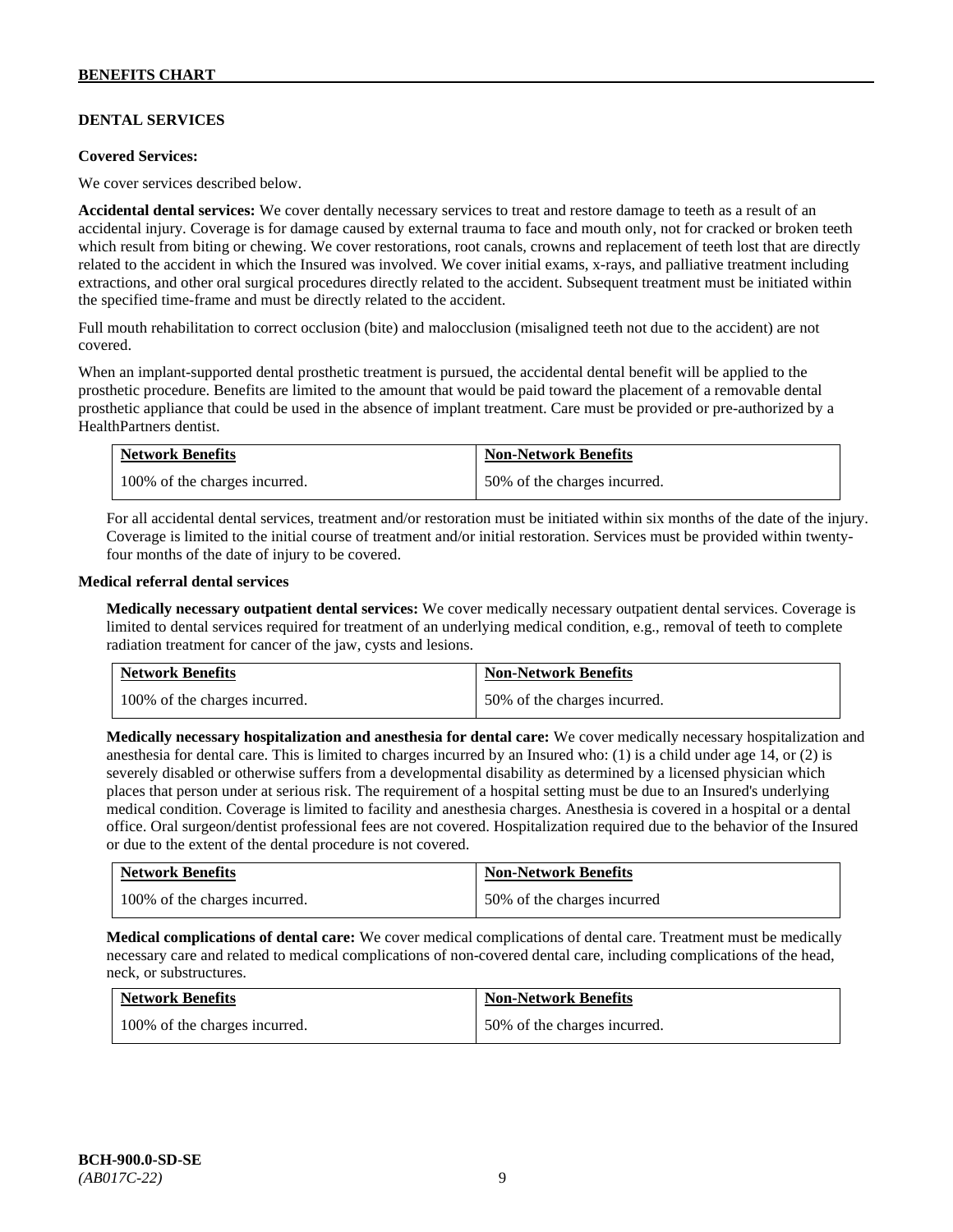**Oral surgery:** We cover oral surgery. Coverage is limited to treatment of medical conditions requiring oral surgery, such as treatment of oral neoplasm, non-dental cysts, fracture of the jaws, trauma of the mouth and jaws, and any other oral surgery procedures provided as medically necessary dental services.

| <b>Network Benefits</b>       | <b>Non-Network Benefits</b>  |
|-------------------------------|------------------------------|
| 100% of the charges incurred. | 50% of the charges incurred. |

**Treatment of cleft lip and cleft palate of a dependent child:** We cover treatment of cleft lip and cleft palate of a dependent child, to the limiting age in the definition of an "Eligible Dependent", including orthodontic treatment and oral surgery directly related to the cleft. Benefits for individuals age 26 up to the limiting age for coverage of the dependent are limited to inpatient or outpatient expenses arising from medical and dental treatment that was scheduled or initiated prior to the dependent turning age 19. Dental services which are not required for the treatment of cleft lip or cleft palate are not covered. If a dependent child covered under the Certificate and Benefits Chart is also covered under a dental plan which includes orthodontic services, that dental plan shall be considered primary for the necessary orthodontic services. Oral appliances are subject to the same copayment, conditions and limitations as durable medical equipment.

| <b>Network Benefits</b>       | <b>Non-Network Benefits</b>  |
|-------------------------------|------------------------------|
| 100% of the charges incurred. | 50% of the charges incurred. |

**Treatment of temporomandibular disorder (TMD) and craniomandibular disorder (CMD):** We cover surgical and nonsurgical treatment of temporomandibular disorder (TMD) and craniomandibular disorder (CMD), which is medically necessary care. Dental services which are not required to directly treat TMD or CMD are not covered.

| <b>Network Benefits</b>       | <b>Non-Network Benefits</b>  |
|-------------------------------|------------------------------|
| 100% of the charges incurred. | 50% of the charges incurred. |

### **Not Covered:**

- Dental treatment, procedures or services not listed in this Benefits Chart.
- Accident related dental services if treatment is: (1) initiated beyond six months from the date of the injury; (2) received beyond the initial treatment or restoration; or (3) received beyond twenty-four months from the date of injury.
- Oral surgery to remove wisdom teeth, except as stated in the Pediatric Dental amendment.
- Orthognathic treatment or procedures and all related services.
- See "Services Not Covered" in the Certificate.

### **DIABETES AND HYPERTENSION DISEASE MANAGEMENT PROGRAM**

### **Covered Services:**

- If you meet criteria for coverage, you may qualify for the Diabetes and/or Hypertension Disease Management Program.
- The program covers group health coaching which focuses on weight loss, exercise, behavior modification and health education through Omada Health.

| <b>Network Benefits</b>                                     | <b>Non-Network Benefits</b> |
|-------------------------------------------------------------|-----------------------------|
| 100% of the charges incurred.<br>Deductible does not apply. | Not applicable.             |

#### **Not Covered:**

See "Services Not Covered" in the Certificate.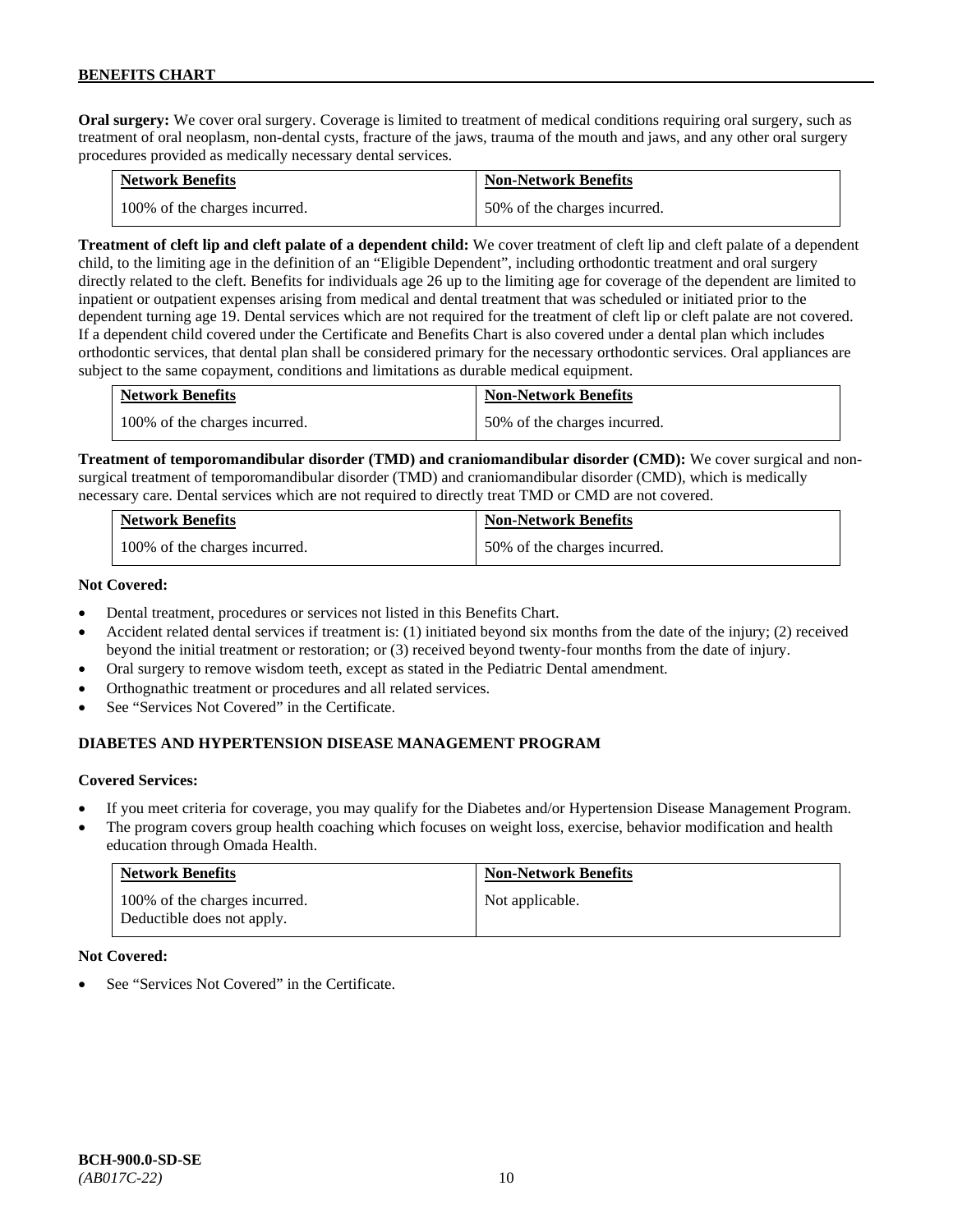# **DIABETIC EQUIPMENT AND SUPPLIES**

### **Covered Services:**

We cover physician prescribed medically appropriate and necessary drugs and supplies used in the management and treatment of diabetes for insureds with gestational, Type I or Type II diabetes including durable diabetic equipment, measurement and administration aids, and disposable supplies, as described below. Certain items are only covered if your condition meets our coverage criteria and obtained through an authorized vendor. For more information on what we cover and any prior authorization requirements, call Member Services or log on to your "myHealthPartners" account at [healthpartners.com.](http://www.healthpartners.com/)

Insulin and medications for diabetes, including prescribed oral agents for controlling blood sugars and glucagon kits are covered as outpatient drugs under the "Prescription Drug Services" section.

**Pumps and pump supplies.** These include diabetic insulin pumps, diabetic infusion pumps and infusion pump supplies such as infusion sets, tubing, connectors and syringe reservoirs.

Covered insulin pumps that are not available from a DME vendor and only available through a retail pharmacy will be covered as described below. All other insulin pumps, infusion pumps and supplies must be obtained through an authorized durable medical equipment provider and cannot be obtained at a pharmacy.

| <b>Network Benefits</b>                                                                 | <b>Non-Network Benefits</b>  |
|-----------------------------------------------------------------------------------------|------------------------------|
| Pumps received at a pharmacy:<br>100% of the charges incurred.                          | 50% of the charges incurred. |
| Pumps received from a non-pharmacy approved<br>vendor:<br>100% of the charges incurred. |                              |

#### **All other durable equipment and diabetic supplies**

Durable Diabetic Equipment and Supplies. These include continuous glucose monitoring system (CGMS), transmitter, sensors and receivers, diabetic blood glucose monitors and control/calibrating solutions (for checking accuracy or testing equipment and test strips).

Disposable Diabetic Supplies. These are one-time use supplies, including syringes, lancets, lancet devices, blood and urine ketone test strips, and needles.

Certain diabetic supplies and equipment must be purchased at a pharmacy.

| <b>Network Benefits</b>                                                                                               | <b>Non-Network Benefits</b>  |
|-----------------------------------------------------------------------------------------------------------------------|------------------------------|
| If received through a pharmacy:<br>100% of the charges incurred.                                                      | 50% of the charges incurred. |
| If received through a non-pharmacy provider:<br>100% of the charges incurred if purchased from an<br>approved vendor. |                              |

#### **Limitations:**

- No more than a 93-day supply of diabetic supplies is covered and dispensed at a time.
- We require that certain diabetic supplies and equipment be purchased at a pharmacy.
- Diabetic supplies and equipment are limited to certain models and brands.
- Durable medical equipment and supplies must be obtained from or repaired by approved vendors.
- Covered services and supplies are based on established medical policies which are subject to periodic review and modification by the medical directors. Our coverage policy for diabetic supplies includes information on our required models and brands. These medical policies (medical coverage criteria) are available by calling Member Services, or logging on to your "myHealthPartners" account at [healthpartners.com.](http://www.healthpartners.com/)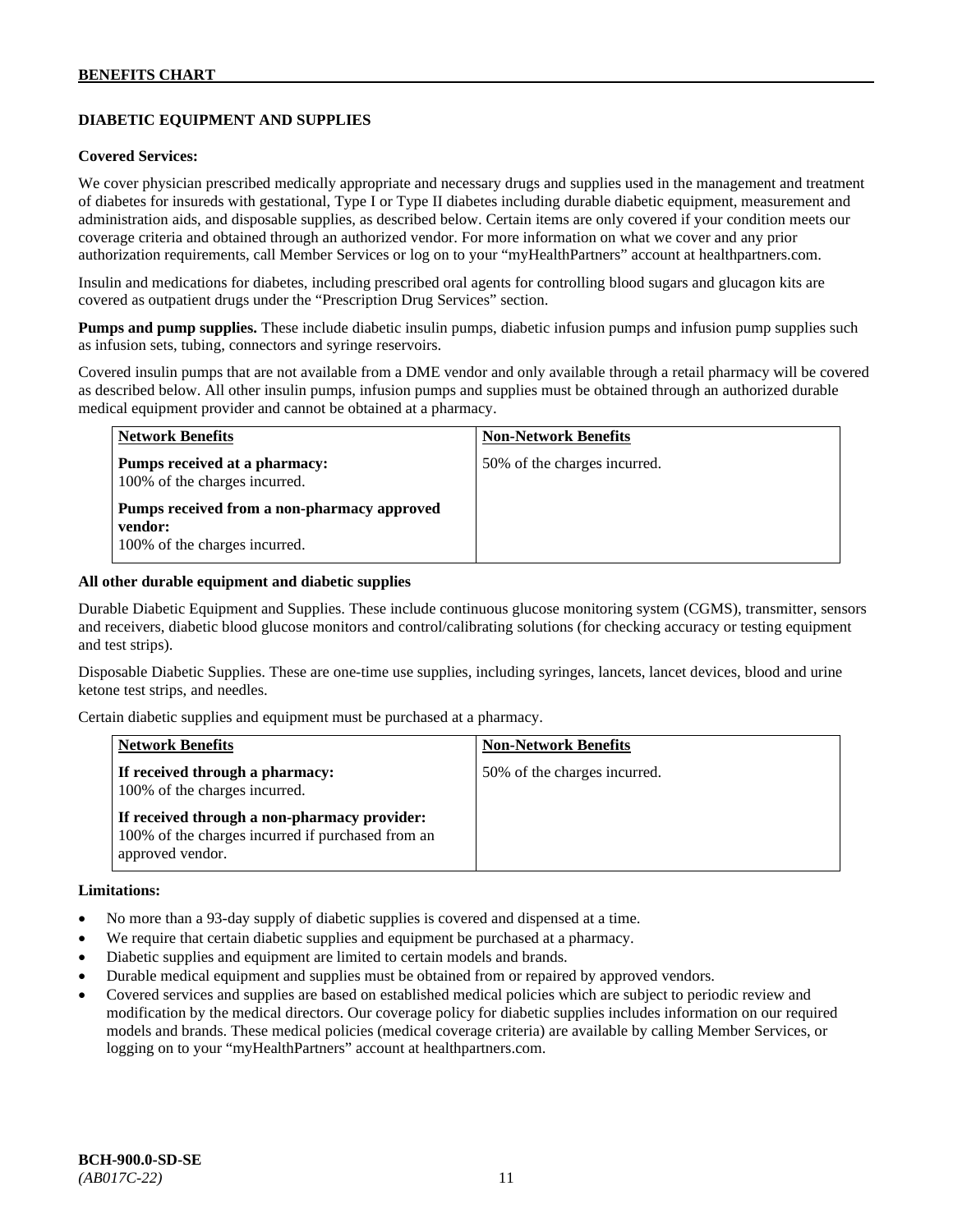### **Not Covered:**

- Replacement or repair of any covered items, if the items are (i) damaged or destroyed by misuse, abuse or carelessness, (ii) lost; or (iii) stolen.
- Duplicate or similar items.
- Labor and related charges for repair of any covered items which are more than the cost of replacement by an approved vendor.
- Batteries for monitors and equipment.
- Sales tax, mailing, delivery charges, service call charges.
- See "Services Not Covered" in the Certificate.

# **DIAGNOSTIC IMAGING SERVICES**

### **Covered Services:**

We cover diagnostic imaging, when ordered by a provider and provided in a clinic or outpatient hospital facility.

We cover services provided in a clinic or outpatient hospital facility. To see the benefit level for inpatient hospital or skilled nursing facility services, see benefits under Inpatient Hospital and Skilled Nursing Facility Services.

### **Outpatient magnetic resonance imaging (MRI) and computed tomography (CT)**

| <b>Network Benefits</b>       | <b>Non-Network Benefits</b>  |
|-------------------------------|------------------------------|
| 100% of the charges incurred. | 50% of the charges incurred. |

### **All other outpatient diagnostic imaging services**

| <b>Network Benefits</b>       | <b>Non-Network Benefits</b>  |
|-------------------------------|------------------------------|
| 100% of the charges incurred. | 50% of the charges incurred. |

### **Preventive services (MRI/CT procedures are not considered preventive)**

Diagnostic imaging services associated with preventive services are covered at the benefit level shown in the "Preventive Services" section of this Benefits Chart.

### **Not Covered:**

See "Services Not Covered" in the Certificate.

# **DURABLE MEDICAL EQUIPMENT, PROSTHETICS, ORTHOTICS AND SUPPLIES**

### **Covered Services:**

We cover equipment, supplies and services, as described below. Certain items are only covered if your condition meets our coverage criteria. For more information on what we cover and any prior authorization requirements, call Member Services or log on to your "*my*HealthPartners" account at [healthpartners.com.](http://healthpartners.com/)

- Durable medical equipment, such as wheelchairs, ventilators, oxygen, oxygen equipment, continuous positive airway pressure (CPAP) devices, hospital beds, and related services.
- Prosthetics, including breast prostheses, artificial limbs and artificial eyes, and related supplies.
- Orthotics.
- Medical supplies, including splints, surgical stockings, casts and dressings.
- Enteral feedings.
- Special dietary treatment for Phenylketonuria (PKU) and oral amino acid based elemental formula if it meets our medical coverage criteria.

Diabetic equipment and supplies are covered under the "Diabetic Equipment and Supplies" section.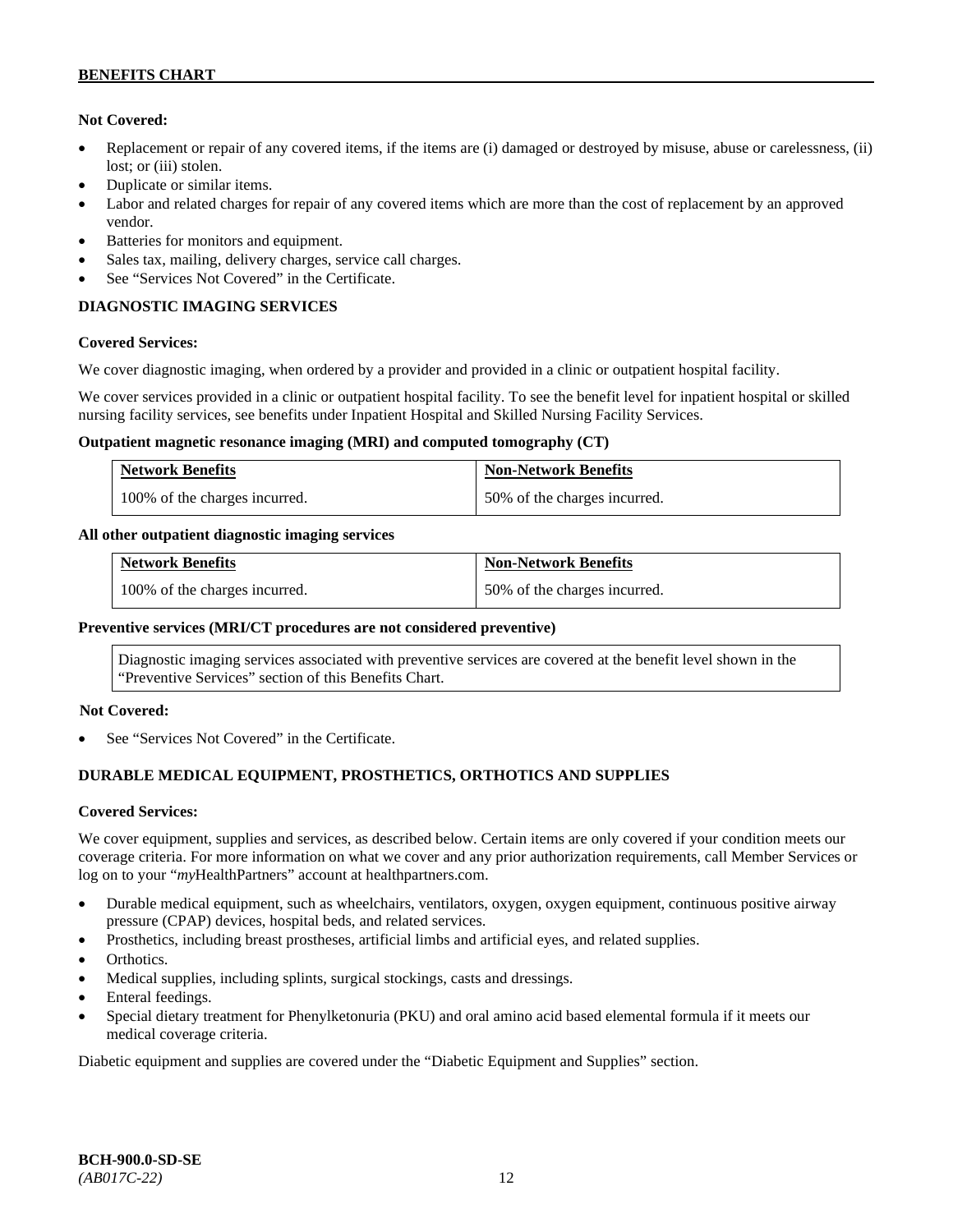### **Special dietary treatment for phenylketonuria (PKU) if it meets our medical coverage criteria**

We cover testing, diagnosis and treatment of phenylketonuria including dietary management, formulas, case management, intake and screening, assessment, comprehensive care planning and service referral.

| <b>Network Benefits</b>       | <b>Non-Network Benefits</b>  |
|-------------------------------|------------------------------|
| 100% of the charges incurred. | 50% of the charges incurred. |

### **Oral amino acid based elemental formula if it meets our medical coverage criteria**

| <b>Network Benefits</b>       | <b>Non-Network Benefits</b>  |
|-------------------------------|------------------------------|
| 100% of the charges incurred. | 50% of the charges incurred. |

### **All other durable medical equipment, prosthetics, orthotics and supplies**

| <b>Network Benefits</b>       | <b>Non-Network Benefits</b>  |
|-------------------------------|------------------------------|
| 100% of the charges incurred. | 50% of the charges incurred. |

### **Limitations:**

Coverage of durable medical equipment is limited by the following.

Payment will not exceed the cost of an alternate piece of equipment or service that is effective and medically necessary.

- For prosthetic benefits, other than oral appliances for cleft lip and cleft palate, payment will not exceed the cost of an alternate piece of equipment or service that is effective, medically necessary and enables Insureds to conduct standard activities of daily living.
- We reserve the right to determine if an item will be approved for rental vs. purchase.
- Durable medical equipment and supplies must be obtained from or repaired by approved vendors.
- Covered services and supplies are based on established medical policies which are subject to periodic review and modification by the medical or dental directors. Our coverage policy for diabetic supplies includes information on our required models and brands. These medical policies (medical coverage criteria) are available by calling Member Services, or logging on to your "*my*HealthPartners" account at [healthpartners.com.](http://www.healthpartners.com/)

### **Not Covered:**

Items which are not eligible for coverage include, but are not limited to:

- Replacement or repair of any covered items, if the items are (i) damaged or destroyed by misuse, abuse or carelessness, (ii) lost; or (iii) stolen.
- Duplicate or similar items.
- Labor and related charges for repair of any covered items which are more than the cost of replacement by an approved vendor.
- Sales tax, mailing, delivery charges, service call charges.
- Items which are primarily educational in nature or for hygiene, vocation, comfort, convenience or recreation.
- Communication aids or devices: equipment to create, replace or augment communication abilities including, but not limited to, speech processors, receivers, communication boards, or computer or electronic assisted communication.
- Hearing aids (implantable and external, including osseointegrated or bone anchored) and their fitting. This exclusion does not apply to cochlear implants.
- Eyeglasses, contact lenses and their fitting, measurement and adjustment, except as specifically described in this Benefits Chart.
- Hair prostheses (wigs).
- Household equipment which primarily has customary uses other than medical, such as, but not limited to, exercise cycles, air purifiers, central or unit air conditioners, water purifiers, non-allergenic pillows, mattresses or waterbeds.
- Household fixtures including, but not limited to, escalators or elevators, ramps, swimming pools and saunas.
- Modifications to the structure of the home including, but not limited to, its wiring, plumbing or charges for installation of equipment.
- Vehicle, car or van modifications including, but not limited to, hand brakes, hydraulic lifts and car carrier.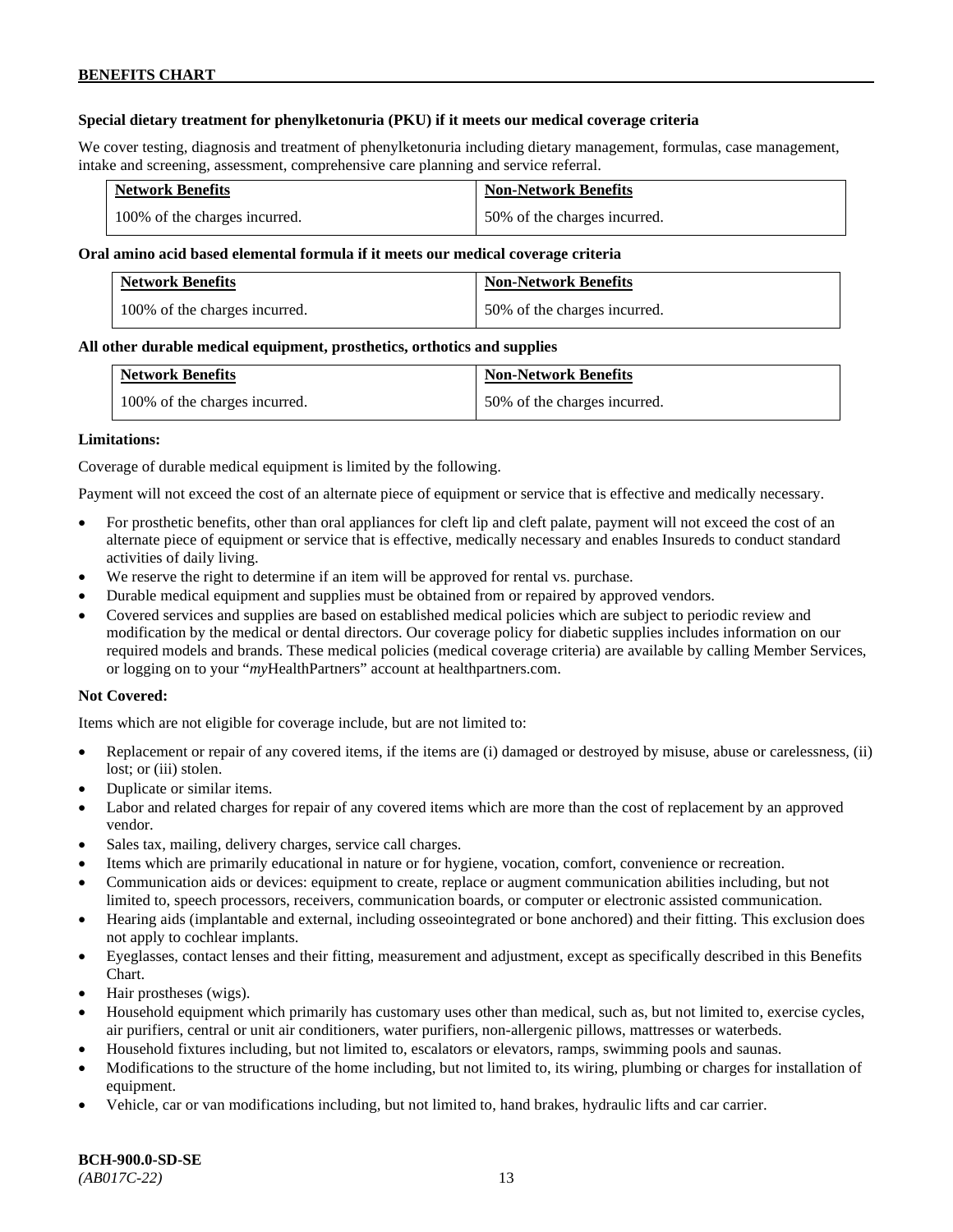- Rental equipment while owned equipment is being repaired by non-contracted vendors, beyond one month rental of medically necessary equipment.
- Other equipment and supplies, including, but not limited to, assistive devices, that we determine are not eligible for coverage.
- See "Services Not Covered" in the Certificate.

# **EMERGENCY AND URGENTLY NEEDED CARE SERVICES**

### **Covered Services:**

We cover services for emergency care and urgently needed care if the services are otherwise eligible for coverage under this Benefits Chart.

**Urgently needed care.** These are services to treat an unforeseen illness or injury:

- that are required in order to prevent a serious deterioration in your health; and
- that cannot be delayed until the next available clinic or office hours.

### **Urgently needed care at clinics**

| <b>Network Benefits</b>       | <b>Non-Network Benefits</b> |
|-------------------------------|-----------------------------|
| 100% of the charges incurred. | See Network Benefits.       |

**Emergency care.** These are services to treat:

- the sudden, unexpected onset of illness or injury which, if left untreated or unattended until the next available clinic or office hours, would result in hospitalization; or
- a condition requiring professional health services immediately necessary to preserve life or stabilize health.

Emergency care includes emergency services as defined in Division BB, Title I, Section 102 of the Consolidated Appropriations Act of 2021.

Emergency care also includes an immediate response service available on a 24-hour, seven-day-a-week basis for each child, or person, having a psychiatric crisis, a mental health crisis, or a mental health emergency.

When reviewing claims for coverage of emergency services, our medical director will take into consideration: (1) a reasonable layperson's belief that the circumstances required immediate medical care that could not wait until the next working day or next available clinic appointment; (2) the time of day and day of the week the care was provided; and (3) the presenting symptoms including, but not limited to, severe pain, to ensure that the decision to reimburse the emergency care is not made solely on the basis of the actual diagnosis.

### **Emergency care in a hospital emergency room, including professional services of a physician**

| <b>Network Benefits</b>       | <b>Non-Network Benefits</b> |
|-------------------------------|-----------------------------|
| 100% of the charges incurred. | See Network Benefits.       |

### **Inpatient emergency care in a hospital:**

| <b>Network Benefits</b>       | <b>Non-Network Benefits</b> |
|-------------------------------|-----------------------------|
| 100% of the charges incurred. | See Network Benefits.       |

### **Not Covered:**

See "Services Not Covered" in the Certificate.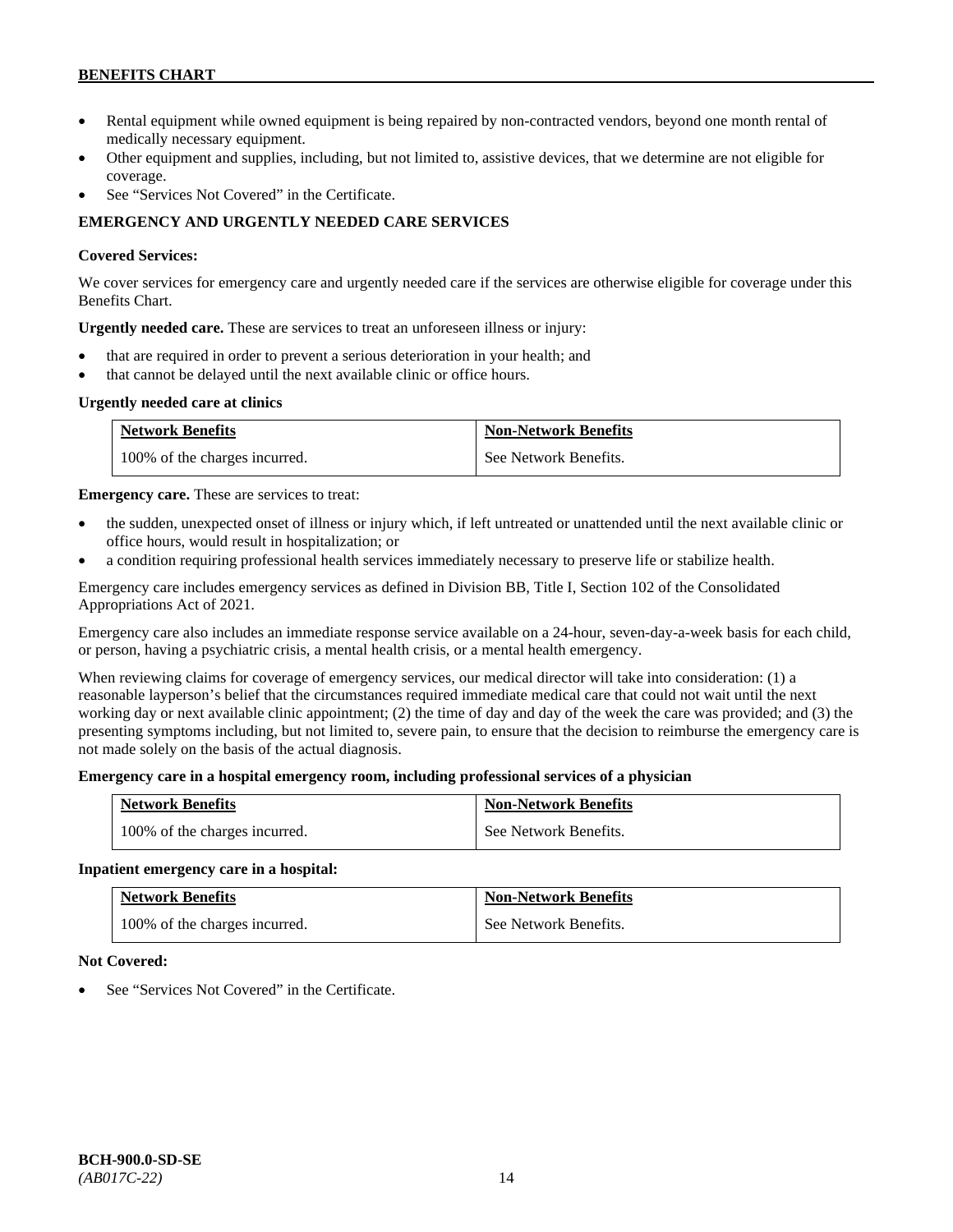### **GENE THERAPY**

### **Covered Services:**

We cover gene therapy treatment that meets our current medical coverage criteria.

| <b>Network Benefits</b>                                                                                                                                                                                  | <b>Non-Network Benefits</b> |
|----------------------------------------------------------------------------------------------------------------------------------------------------------------------------------------------------------|-----------------------------|
| Coverage level is same as corresponding Network<br>Benefits, depending on type of service provided, such<br>as Office Visits for Illness or Injury, Inpatient or<br><b>Outpatient Hospital Services.</b> | No coverage.                |

### **Limitations:**

- Gene therapy must be provided by a designated provider.
- Specific types of gene therapy are limited to therapies and conditions specified in our medical coverage criteria.

### **Not Covered:**

See "Services Not Covered" in the Certificate.

### **HEALTH EDUCATION**

### **Covered Services:**

We cover education for preventive services and education for the management of chronic health problems, such as diabetes. Coverage includes medical nutrition therapy that is provided by a certified, registered, or licensed health care professional.

We cover diabetic self-management training and education if:

- the service is provided by a physician, nurse, dietitian, pharmacist, or other licensed health care provider who satisfies the current academic eligibility requirements of the National Certification Board for Diabetic Educators and has completed a course in diabetes education and training or has been certified as a diabetes educator; and
- the training and education is based upon a diabetes program recognized by the American Diabetes Association or a diabetes program with a curriculum approved by the American Diabetes Association or the South Dakota Department of Health.

Coverage of diabetes self-management training is limited to Insureds:

- o who are newly diagnosed with diabetes or have received no prior diabetes education;
- o who require a change in current therapy;<br>o who have a co-morbid condition such heal
- who have a co-morbid condition such heart disease or renal failure; or
- o whose diabetes condition is unstable.

See "Diabetic Equipment and Supplies" to see what diabetic equipment and supplies we cover.

| <b>Network Benefits</b>                                     | <b>Non-Network Benefits</b>  |
|-------------------------------------------------------------|------------------------------|
| 100% of the charges incurred.<br>Deductible does not apply. | 50% of the charges incurred. |

#### **Not Covered:**

See "Services Not Covered" in the Certificate.

### **HOME HEALTH SERVICES**

### **Covered Services:**

We cover the following services:

- skilled nursing treatment in the home intended to provide a safe transition from other levels of care;
- physical therapy, occupational therapy, speech therapy, respiratory therapy and other therapeutic services;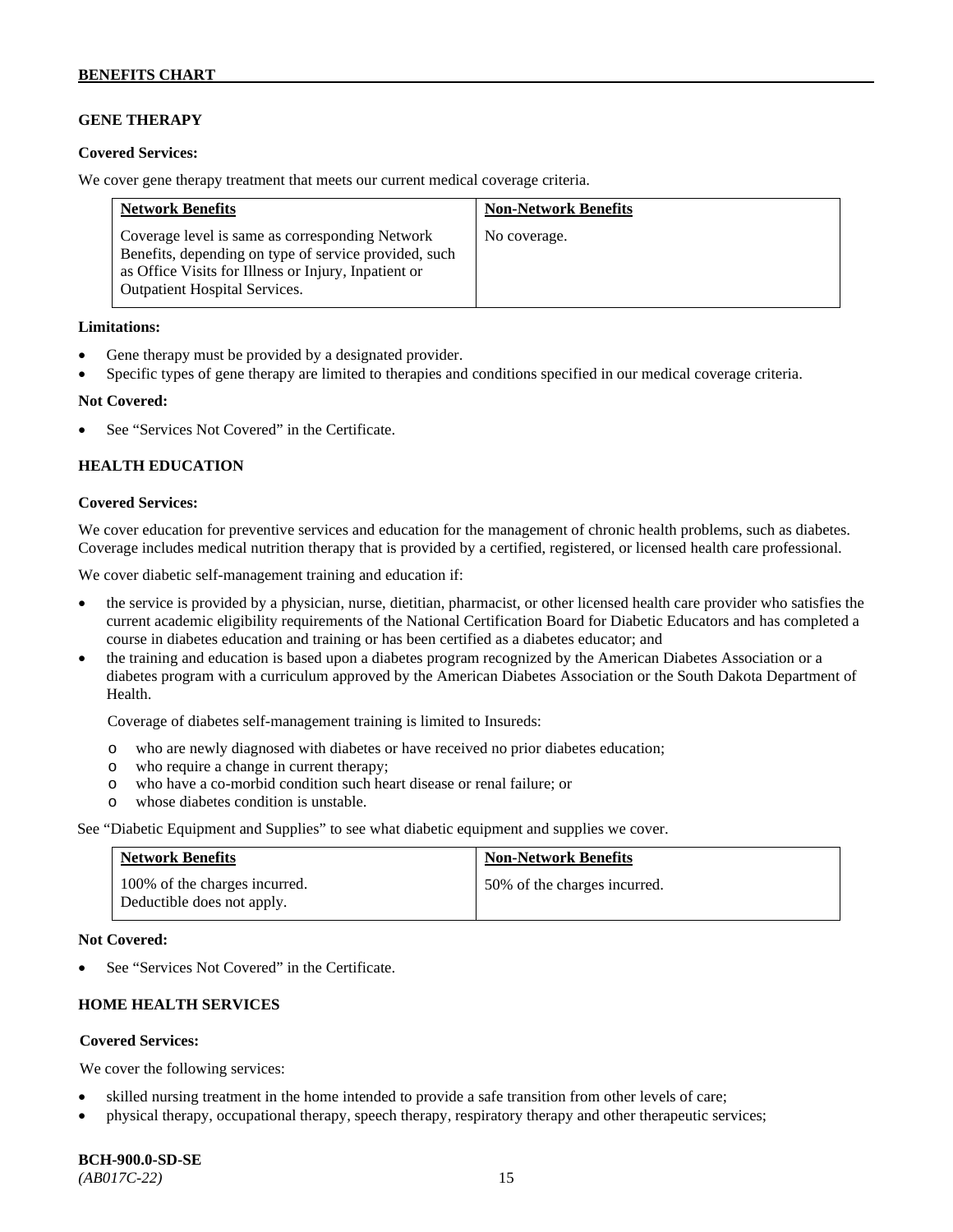- non-routine prenatal and postnatal services;
- routine postnatal well child visits, as described in the Coverage Criteria;
- phototherapy services for newborns. For phototherapy services for newborns and high risk prenatal services, supplies and equipment are included;
- home health aide services and other eligible home health services when provided in your home, if you are homebound (i.e., unable to leave home without considerable effort due to a medical condition. Lack of transportation does not constitute homebound status);
- total parenteral nutrition/intravenous ("TPN/IV") therapy, equipment, supplies and drugs in connection with IV therapy. IV line care kits are covered under Durable Medical Equipment. You do not need to be homebound to receive total parenteral nutrition/intravenous ("TPN/IV") therapy;
- palliative care benefits. Palliative care includes symptom management, education and establishing goals of care. We waive the requirement that you be homebound for a limited number of home visits for palliative care (as shown in this Benefits Chart), if you have a life-threatening, non-curable condition which has a prognosis of survival of two years or less. Additional palliative care visits are eligible under the home health services benefit if you are homebound and meet all other requirements defined in this section.

Home health services are eligible and covered only when they are:

- medically necessary; and
- provided as rehabilitative care, terminal care or maternity care; and
- ordered by a physician, and included in the written home care plan.

### **Physical therapy, occupational therapy, speech therapy, respiratory therapy, home health aide services and palliative care**

| <b>Network Benefits</b>       | <b>Non-Network Benefits</b>  |
|-------------------------------|------------------------------|
| 100% of the charges incurred. | 50% of the charges incurred. |

### **TPN/IV therapy, skilled nursing services, non-routine prenatal/postnatal services and phototherapy**

| <b>Network Benefits</b>       | <b>Non-Network Benefits</b>  |
|-------------------------------|------------------------------|
| 100% of the charges incurred. | 50% of the charges incurred. |

Each 24-hour visit (or shifts of up to 24-hour visits) equals one visit and counts toward the Maximum visits for all other services shown below. Any visit that lasts less than 24 hours, regardless of the length of the visit, will count as one visit toward the Maximum visits for all other services shown below. All visits must be medically necessary and benefit eligible.

#### **Routine postnatal well child visit**

| <b>Network Benefits</b>                                     | <b>Non-Network Benefits</b>  |
|-------------------------------------------------------------|------------------------------|
| 100% of the charges incurred.<br>Deductible does not apply. | 50% of the charges incurred. |

#### **Maximum visits for palliative care**

If you are eligible to receive palliative care in the home and you are not homebound, there is a maximum of 12 visits per calendar year.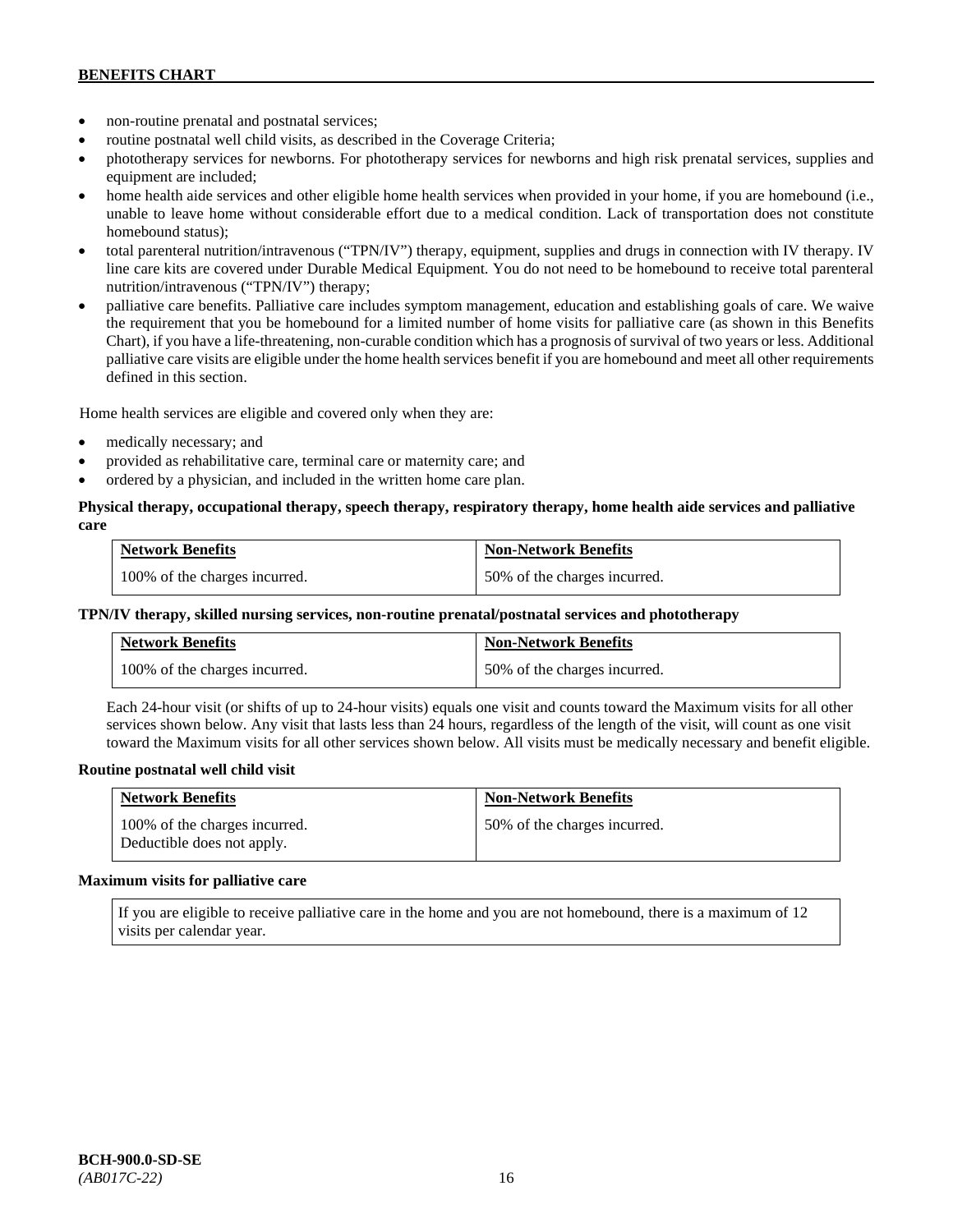### **Maximum visits for all other services**

| <b>Network Benefits</b>       | <b>Non-Network Benefits</b> |
|-------------------------------|-----------------------------|
| 120 visits per calendar year. | 60 visits per calendar year |

Each visit provided under the Network Benefits and Non-Network Benefits counts toward the maximums shown under both Maximum visits sections. The routine postnatal well child visit does not count toward the visit limit.

### **Limitations:**

- Home health services are not provided as a substitute for a primary caregiver in the home or as relief (respite) for a primary caregiver in the home. We will not reimburse family members or residents in your home for the above services.
- A service shall not be considered a skilled nursing service merely because it is performed by, or under the direct supervision of, a licensed nurse. Where a service (such as tracheotomy suctioning or ventilator monitoring) or like services, can be safely and effectively performed by a non-medical person (or self-administered), without the direct supervision of a licensed nurse, the service shall not be regarded as a skilled nursing service, whether or not a skilled nurse actually provides the service. The unavailability of a competent person to provide a non-skilled service shall not make it a skilled service when a skilled nurse provides it. Only the skilled nursing component of so-called "blended" services (i.e. services which include skilled and non-skilled components) are covered under this Benefits Chart.

### **Not Covered:**

- Financial or legal counseling services.
- Housekeeping or meal services in your home.
- Services provided by a family member or enrollee, or a resident in the enrollee's home.
- Vocational rehabilitation and recreational or educational therapy. Recreation therapy is therapy provided solely for the purpose of recreation, including, but not limited to: (a) requests for physical therapy or occupational therapy to improve athletic ability, and (b) braces or guards to prevent sports injuries.
- See "Services Not Covered" in the Certificate.

### **HOSPICE SERVICES**

### **Applicable Definitions:**

**Part-time.** This is up to two hours of service per day, more than two hours is considered continuous care.

**Continuous Care.** This is from two to twelve hours of service per day provided by a registered nurse, licensed practical nurse, or home health aide, during a period of crisis in order to maintain a terminally ill patient at home.

**Appropriate Facility.** This is a nursing home, hospice residence, or other inpatient facility.

**Custodial Care Related to Hospice Services.** This means providing assistance in the activities of daily living and the care needed by a terminally ill patient which can be provided by primary caregiver (i.e., family member or friend) who is responsible for the patient's home care.

### **Covered Services:**

**Hospice Program.** We cover the services described below if you are terminally ill and accepted as a hospice program participant. You must meet the eligibility requirements of the program, and elect to receive services through the hospice program. If you elect to receive hospice services, you do so in lieu of curative treatment for your terminal illness for the period you are enrolled in the hospice program.

**Eligibility:** In order to be eligible to be enrolled in the hospice program, you must: (1) be a terminally ill patient (prognosis of six months or less); (2) have chosen a palliative treatment focus (i.e., emphasizing comfort and supportive services rather than treatment attempting to cure the disease or condition); and (3) continue to meet the terminally ill prognosis as reviewed by our medical director or his or her designee over the course of care. You may withdraw from the hospice program at any time.

**Eligible Services:** Hospice services include the following services provided in accordance with an approved hospice treatment plan.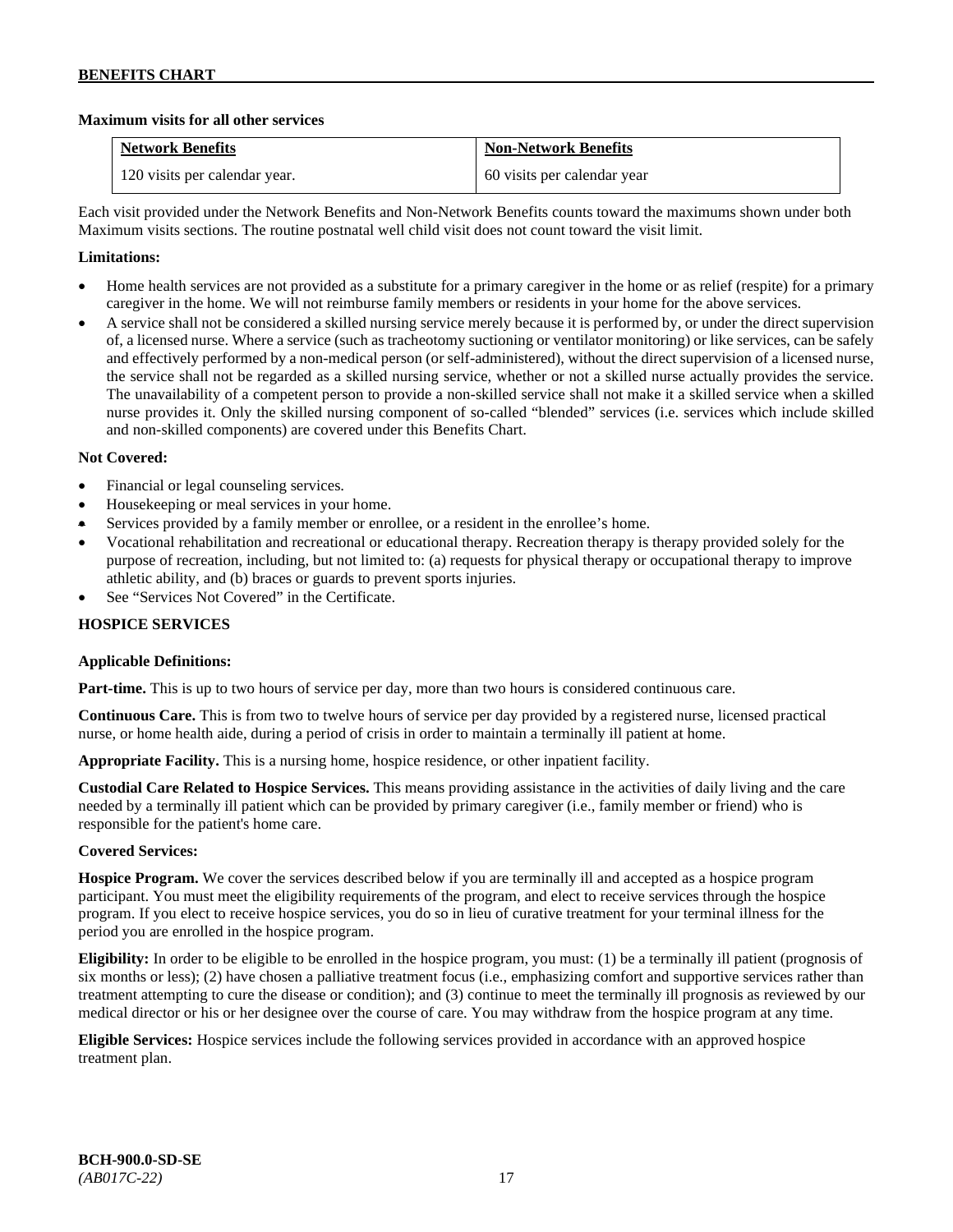- Inpatient Services: We cover inpatient services in a hospital facility.
- Home Health Services:
	- Part-time care provided in your home by an interdisciplinary hospice team (which may include a physician, nurse, social worker, and spiritual counselor) and medically necessary home health services are covered.
	- o One or more periods of continuous care in your home or in a setting which provides day care for pain or symptom management, when medically necessary, will be covered.
- Other Services:
	- o Respite care is covered for care in your home or in an appropriate facility, to give your primary caregivers (i.e., family members or friends) rest and/or relief when necessary in order to maintain a terminally ill patient at home*.*
	- o Medically necessary medications for pain and symptom management.
	- o Semi-electric hospital beds and other durable medical equipment are covered.
	- o Emergency and non-emergency care is covered.

| <b>Network Benefits</b>       | <b>Non-Network Benefits</b>  |
|-------------------------------|------------------------------|
| 100% of the charges incurred. | 50% of the charges incurred. |

Respite care is limited to five episodes, up to five days per episode. Inpatient hospice services are limited to 15 days per lifetime.

# **Not Covered:**

- Financial or legal counseling services.
- Housekeeping or meal services in your home.
- Custodial or maintenance care related to hospice services, whether provided in the home or in a nursing home.
- Any service not specifically described as covered services under this hospice services benefits.
- Any services provided by members of your family or residents in your home.
- See "Services Not Covered" in the Certificate.

# **HOSPITAL AND SKILLED NURSING FACILITY SERVICES**

### **Covered Services:**

We cover services as described below.

### **Medical or surgical hospital services**

**Inpatient hospital services:** We cover the following medical or surgical services, for the treatment of acute illness or injury, which require the level of care only provided in an acute care facility. These services must be authorized by a physician.

Inpatient hospital services include: room and board; the use of operating or maternity delivery rooms; intensive care facilities; newborn nursery facilities; general nursing care, anesthesia, laboratory and diagnostic imaging services, reconstructive surgery, radiation therapy, physical therapy, prescription drugs or other medications administered during treatment, blood and blood products (unless replaced), and blood derivatives, and other diagnostic or treatment related hospital services; physician and other professional medical and surgical services provided while in the hospital, including gender confirmation surgery that meets medical coverage criteria.

Services for items for personal convenience, such as television rental, are not covered.

We cover, following a vaginal delivery, a minimum of 48 hours of inpatient care for the mother and newborn child. We cover, following a caesarean section delivery, a minimum of 96 hours of inpatient care for the mother and newborn child. If the duration of inpatient care is less than these minimums, we also cover a minimum of one home visit by a registered nurse for post-delivery care, within 4 days of discharge of the mother and newborn child. Services provided by the registered nurse include, but are not limited to, parent education, assistance and training in breast and bottle feeding, and conducting any necessary and appropriate clinical tests. We shall not provide any compensation or other non-medical remuneration to encourage a mother and newborn to leave inpatient care before the duration minimums specified.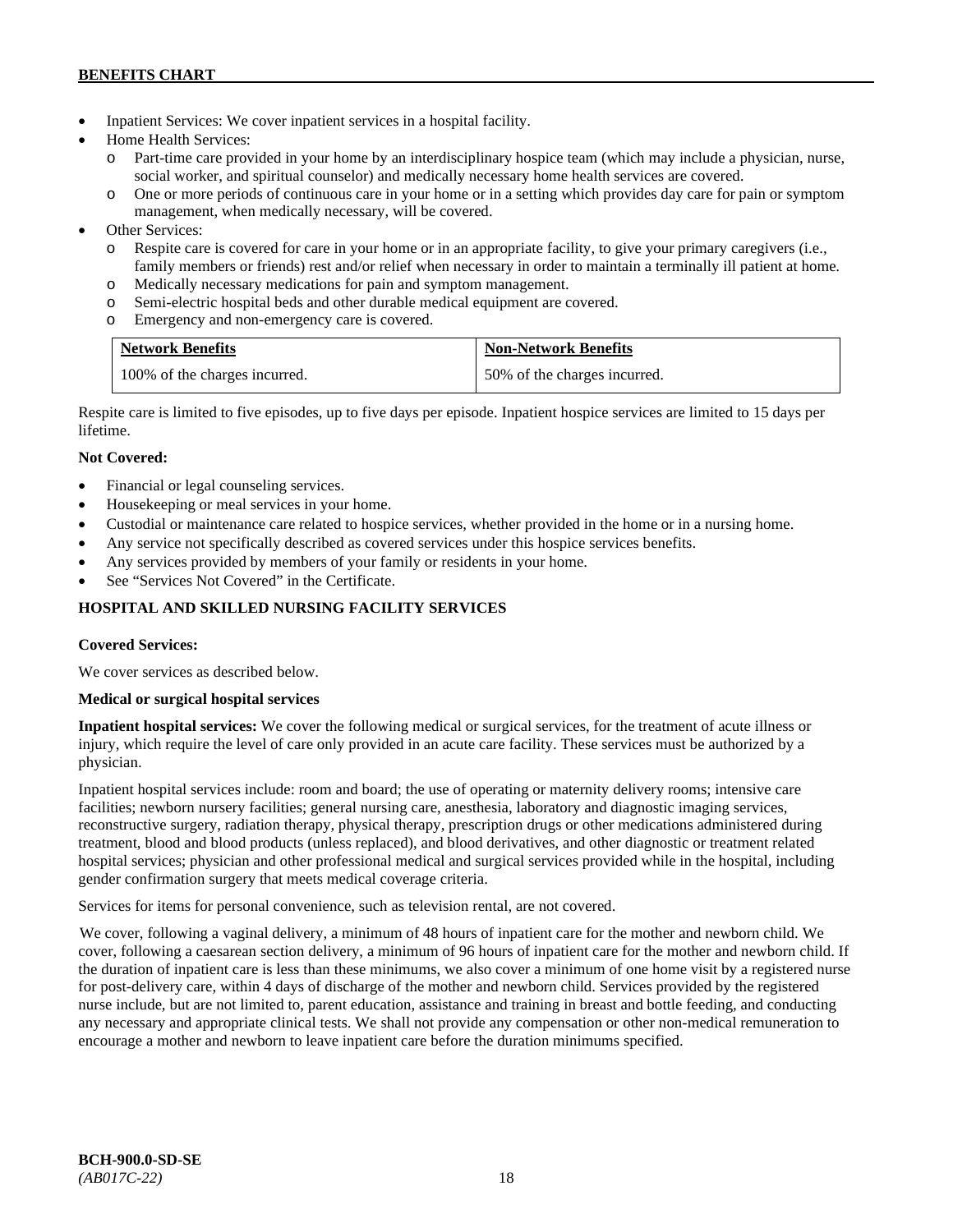Group health plans and health insurance issuers generally may not, under Federal law, restrict benefits for any hospital length of stay in connection with childbirth for the mother of newborn child to less than 48 hours following a vaginal delivery, or less than 96 hours following a caesarean section. However, Federal law generally does not prohibit the mother's or newborn's attending provider, after consulting with the mother, from discharging the mother or her newborn earlier than 48 hours (or 96 hours as applicable). In any case plans and issuers may not, under Federal law, require that a provider obtain authorization from the plan or the insurance issuer for prescribing a length of stay not in excess of 48 hours (or 96 hours).

| <b>Network Benefits</b>       | <b>Non-Network Benefits</b>  |
|-------------------------------|------------------------------|
| 100% of the charges incurred. | 50% of the charges incurred. |

Each insured's admission or confinement, including that of a newborn child, is separate and distinct from the admission or confinement of any other insured.

### **Outpatient hospital, ambulatory care or surgical facility services:**

We cover the following medical and surgical services, for diagnosis or treatment of illness or injury on an outpatient basis. These services must be authorized by a physician.

Outpatient services include: use of operating rooms, maternity delivery rooms or other outpatient departments, rooms or facilities; and the following outpatient services: general nursing care, anesthesia, laboratory and diagnostic imaging services, reconstructive surgery, radiation therapy, physical therapy, drugs administered during treatment, blood and blood products (unless replaced), and blood derivatives, and other diagnostic or treatment related outpatient services; physician and other professional medical and surgical services provided while an outpatient, including gender confirmation surgery that meets medical coverage criteria.

Prior authorization by our medical director is required for new, experimental or reconstructive technologies or procedures. Requests must be submitted prior to performing the technology or procedure.

To see the benefit level for diagnostic imaging services, laboratory services and physical therapy, see benefits under Diagnostic Imaging Services, Laboratory Services and Physical Therapy in this Benefits Chart.

| <b>Network Benefits</b>       | <b>Non-Network Benefits</b>  |
|-------------------------------|------------------------------|
| 100% of the charges incurred. | 50% of the charges incurred. |

**Skilled nursing facility care:** We cover room and board, daily skilled nursing and related ancillary services for post-acute treatment and rehabilitative care of illness or injury that meets medical coverage criteria.

| <b>Network Benefits</b>                        | <b>Non-Network Benefits</b>                    |
|------------------------------------------------|------------------------------------------------|
| 100% of the charges incurred.                  | 50% of the charges incurred.                   |
| Limited to a 90 day maximum per calendar year. | Limited to a 90 day maximum per calendar year. |

Each day of services provided under the Network Benefits and Non-Network Benefits, combined, applies toward the maximums shown above.

### **Not Covered:**

- Services for items for personal convenience, such as television rental, are not covered.
- See "Services Not Covered" in the Certificate.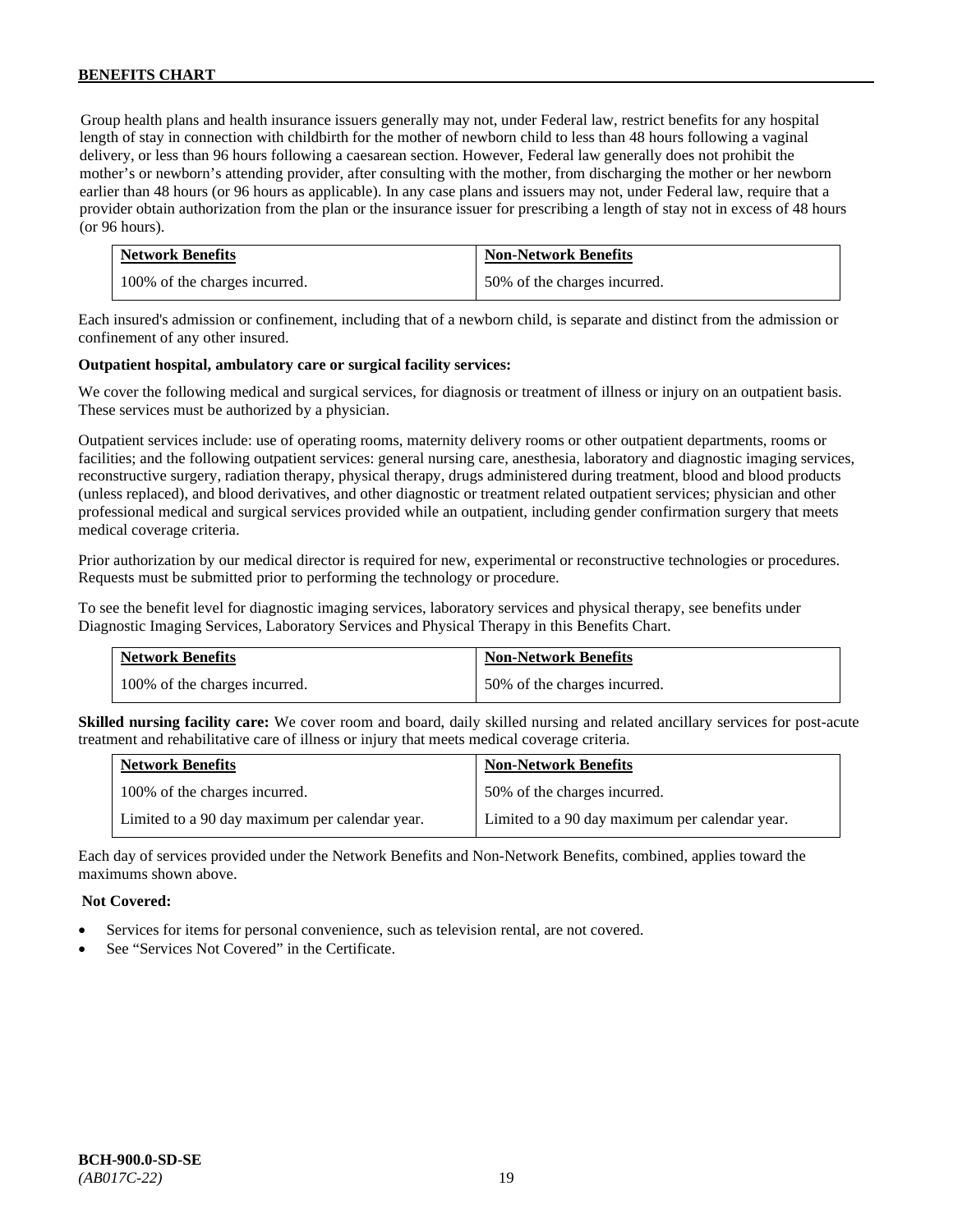# **INFERTILITY DIAGNOSIS**

### **Covered Services:**

We cover the diagnosis of infertility. These services include diagnostic procedures and tests provided in connection with an infertility evaluation, office visits and consultations to diagnose infertility.

| <b>Network Benefits</b>       | <b>Non-Network Benefits</b>  |
|-------------------------------|------------------------------|
| 100% of the charges incurred. | 50% of the charges incurred. |

Coverage is limited to office visits and consultations to diagnose infertility. Treatment is not covered.

### **Not Covered:**

- Infertility/fertility treatment, including but not limited to, office visits, laboratory services, diagnostic imaging services and fertility drugs; reversal of sterilization; and sperm, ova or embryo acquisition, retrieval or storage; however, we cover office visits and consultations to diagnose infertility.
- Services related to the establishment of surrogate pregnancy and fees for a surrogate. However, pregnancy and maternity services are covered for an insured under this Benefits Chart, including a surrogate pregnancy.
- See "Services Not Covered" in the Certificate.

### **LABORATORY SERVICES**

#### **Covered Services:**

We cover laboratory tests when ordered by a provider and provided in a clinic or outpatient hospital facility.

We cover services provided in a clinic or outpatient hospital facility. To see the benefit level for inpatient hospital or skilled nursing facility services, see benefits under Inpatient Hospital and Skilled Nursing Facility Services.

### **Prostate-specific antigen (PSA) testing**

| <b>Network Benefits</b>       | <b>Non-Network Benefits</b>  |
|-------------------------------|------------------------------|
| 100% of the charges incurred. | 50% of the charges incurred. |

#### **All other laboratory services**

#### **Services for illness or injury**

| Network Benefits              | <b>Non-Network Benefits</b>  |
|-------------------------------|------------------------------|
| 100% of the charges incurred. | 50% of the charges incurred. |

#### **Preventive Services**

Laboratory services associated with preventive services are covered at the benefit level shown in the "Preventive Services" section of this Benefits Chart.

#### **Not Covered:**

See "Services Not Covered" in the Certificate.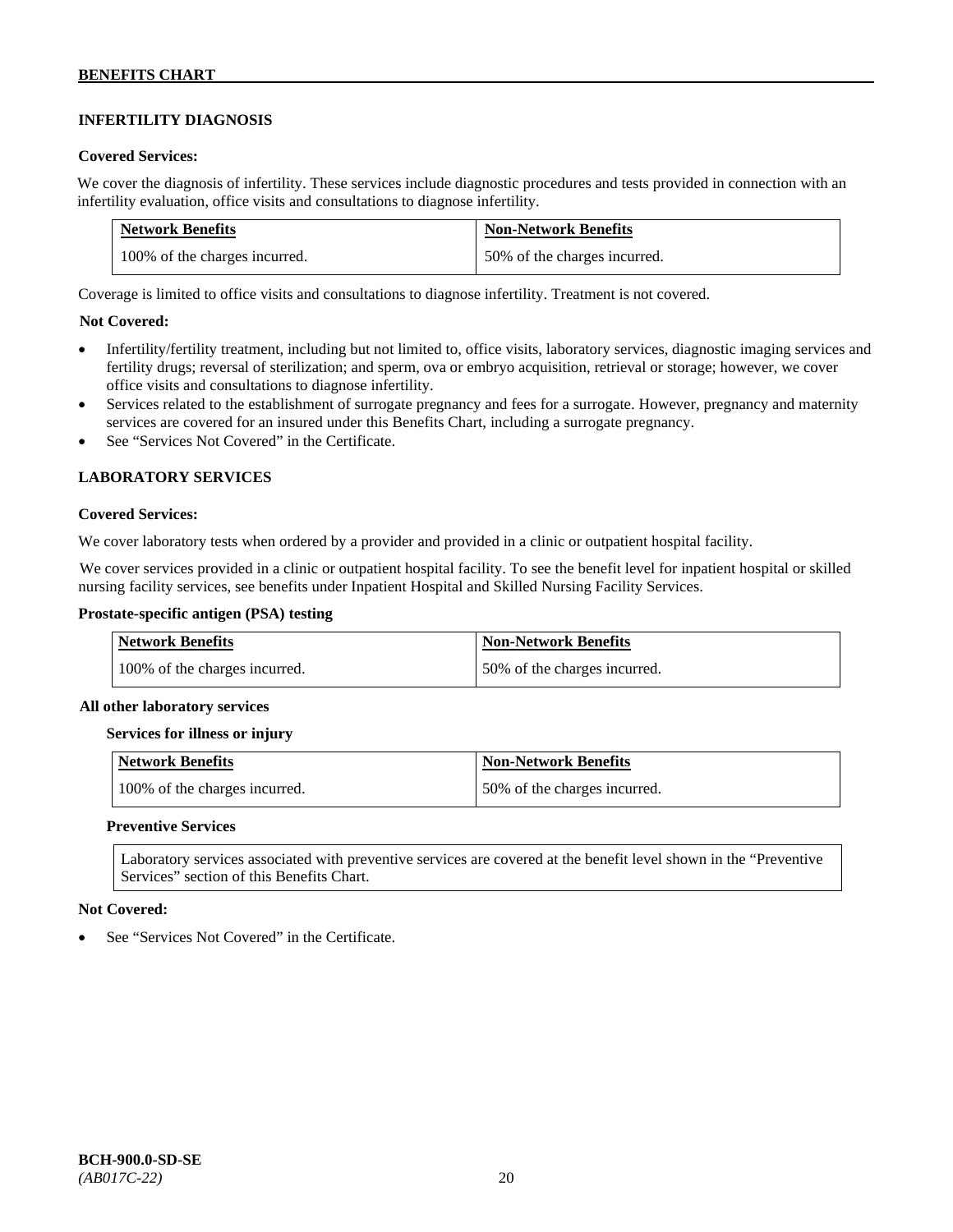# **MASTECTOMY RECONSTRUCTION BENEFIT**

### **Covered Services:**

We cover reconstruction of the breast on which the mastectomy has been performed; surgery and reconstruction of the other breast to produce symmetrical appearance, and prostheses and physical complications of all stages of mastectomy, including lymphedemas.

| <b>Network Benefits</b>                              | <b>Non-Network Benefits</b>                           |
|------------------------------------------------------|-------------------------------------------------------|
| Coverage level is same as corresponding Network      | Coverage level is same as corresponding Non-Network   |
| Benefits, depending on type of service provided such | Benefits, depending on type of service provided, such |
| as Office Visits for Illness or Injury, Inpatient or | as Office Visits for Illness or Injury, Inpatient or  |
| Outpatient Hospital Services.                        | Outpatient Hospital Services.                         |

#### **Not Covered:**

See "Services Not Covered" in the Certificate.

# **MEDICATION THERAPY DISEASE MANAGEMENT PROGRAM**

### **Covered Services:**

If you meet our criteria for coverage, you may qualify for our Medication Therapy Disease Management Program.

The program covers consultations with a designated network pharmacist.

Covered services are based on established medical policies, which are subject to periodic review and modification by the medical directors. These medical policies (medical coverage criteria) are available online at [healthpartners.com](http://www.healthpartners.com/) or by calling Member Services.

| <b>Network Benefits</b>                                     | <b>Non-Network Benefits</b> |
|-------------------------------------------------------------|-----------------------------|
| 100% of the charges incurred.<br>Deductible does not apply. | No coverage.                |

#### **Not Covered:**

See "Services Not Covered" in the Certificate.

### **OFFICE VISITS FOR ILLNESS OR INJURY**

#### **Covered Services:**

We cover the following when medically necessary: professional medical and surgical services and related supplies, including biofeedback, of physicians and other health care providers; blood and blood products (unless replaced) and blood derivatives.

We cover diagnosis and treatment of illness or injury to the eyes. Where contact or eyeglass lenses are prescribed as medically necessary for the post-operative treatment of cataracts or for the treatment of aphakia, acute or chronic corneal pathology, or keratoconus, we cover the initial evaluation, lenses and fitting. Insureds must pay for lens replacement beyond the initial pair.

We cover medically necessary professional services by a licensed physician or audiologist appropriate for the treatment of hearing impairment to a person under the age of 19. Hearing aids are not covered.

Services received via video, e-visit or telephone are covered under the "Telehealth/Telemedicine Services" section.

#### **Office visits**

| <b>Network Benefits</b>       | <b>Non-Network Benefits</b>  |
|-------------------------------|------------------------------|
| 100% of the charges incurred. | 50% of the charges incurred. |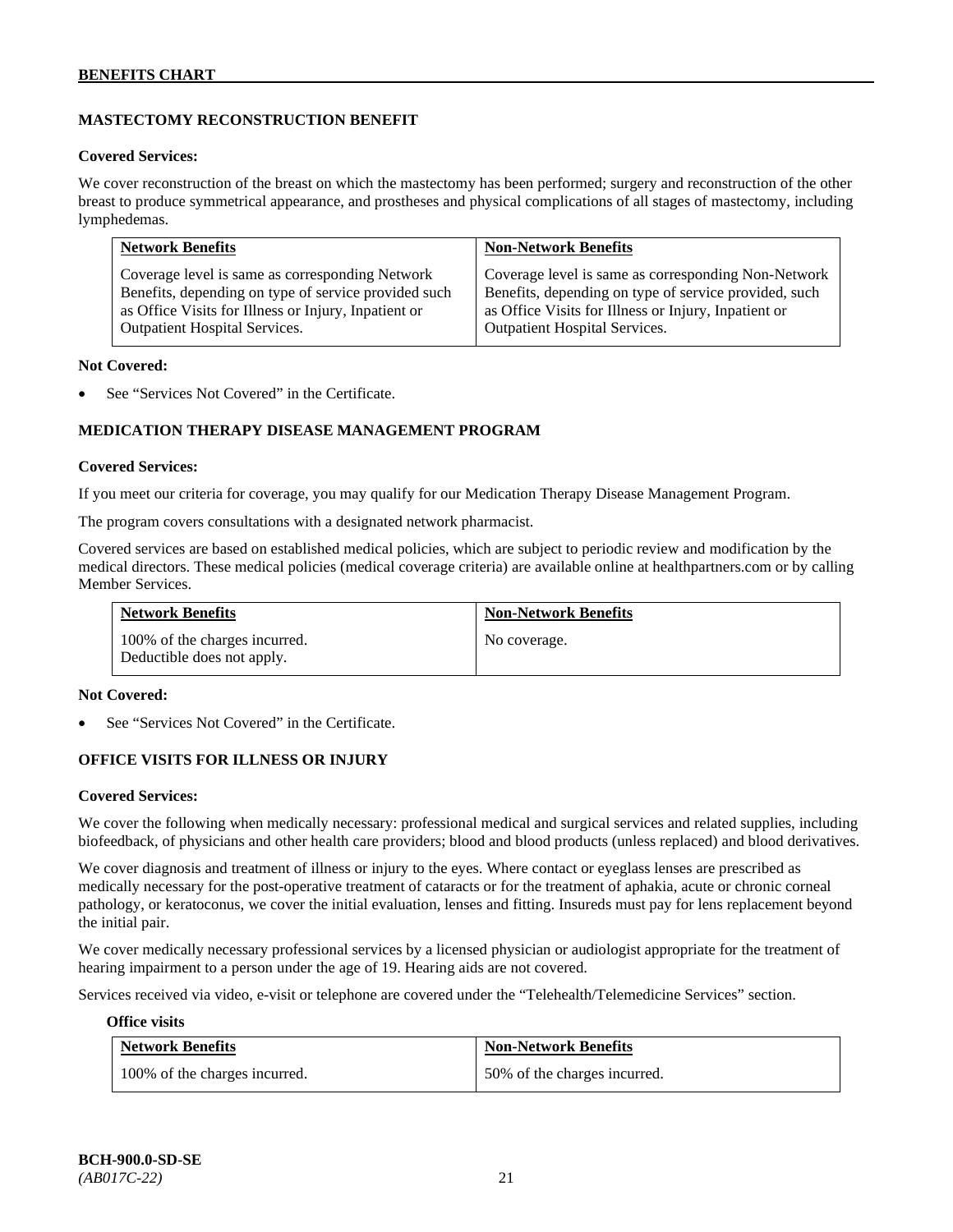### **Convenience clinics**

| <b>Network Benefits</b>       | <b>Non-Network Benefits</b>  |
|-------------------------------|------------------------------|
| 100% of the charges incurred. | 50% of the charges incurred. |

### **Injections administered in a physician's office, other than immunizations:**

### **Allergy Injections**

| <b>Network Benefits</b>       | <b>Non-Network Benefits</b>  |
|-------------------------------|------------------------------|
| 100% of the charges incurred. | 50% of the charges incurred. |

### **All other injections**

| <b>Network Benefits</b>       | <b>Non-Network Benefits</b>  |
|-------------------------------|------------------------------|
| 100% of the charges incurred. | 50% of the charges incurred. |

### **Not Covered:**

- Court ordered treatment.
- See "Services Not Covered" in the Certificate.

### **PEDIATRIC EYEWEAR**

### **Covered Services:**

- We cover pediatric eyewear for children.
- Routine eye exams are covered under the "Preventive Services" section.

| <b>Network Benefits</b>       | <b>Non-Network Benefits</b> |
|-------------------------------|-----------------------------|
| 100% of the charges incurred. | No coverage.                |

#### **Limitations:**

- Coverage under this provision will continue until the end of the month in which the child turns age 19.
- Limited to one of the following per calendar year:
	- o one pair of eyeglasses including one set of prescription lenses, frames from our designated eyewear collection, and anti-scratch coating; or
	- o one pair of non-disposable contact lenses; or
	- a one-year supply of disposable contact lenses.
- Contact lens fittings are limited to two per calendaryear.

#### **Not Covered:**

- Frames that are not included in our designated eyewear collection. However, one pair of lenses will be covered if an insured chooses frames outside our designated eyewear collection.
- More than one pair of lenses or frames or non-disposable contacts per calendar year, regardless of the reason. This includes replacement of eyeglasses or contact lenses due to loss, breakage, theft, or change in prescription.
- Safety glasses or goggles for sports or vocational reasons.
- Upgrades including, but not limited to, UV protection and no-line multifocal lenses.
- See "Services Not Covered" in the Certificate.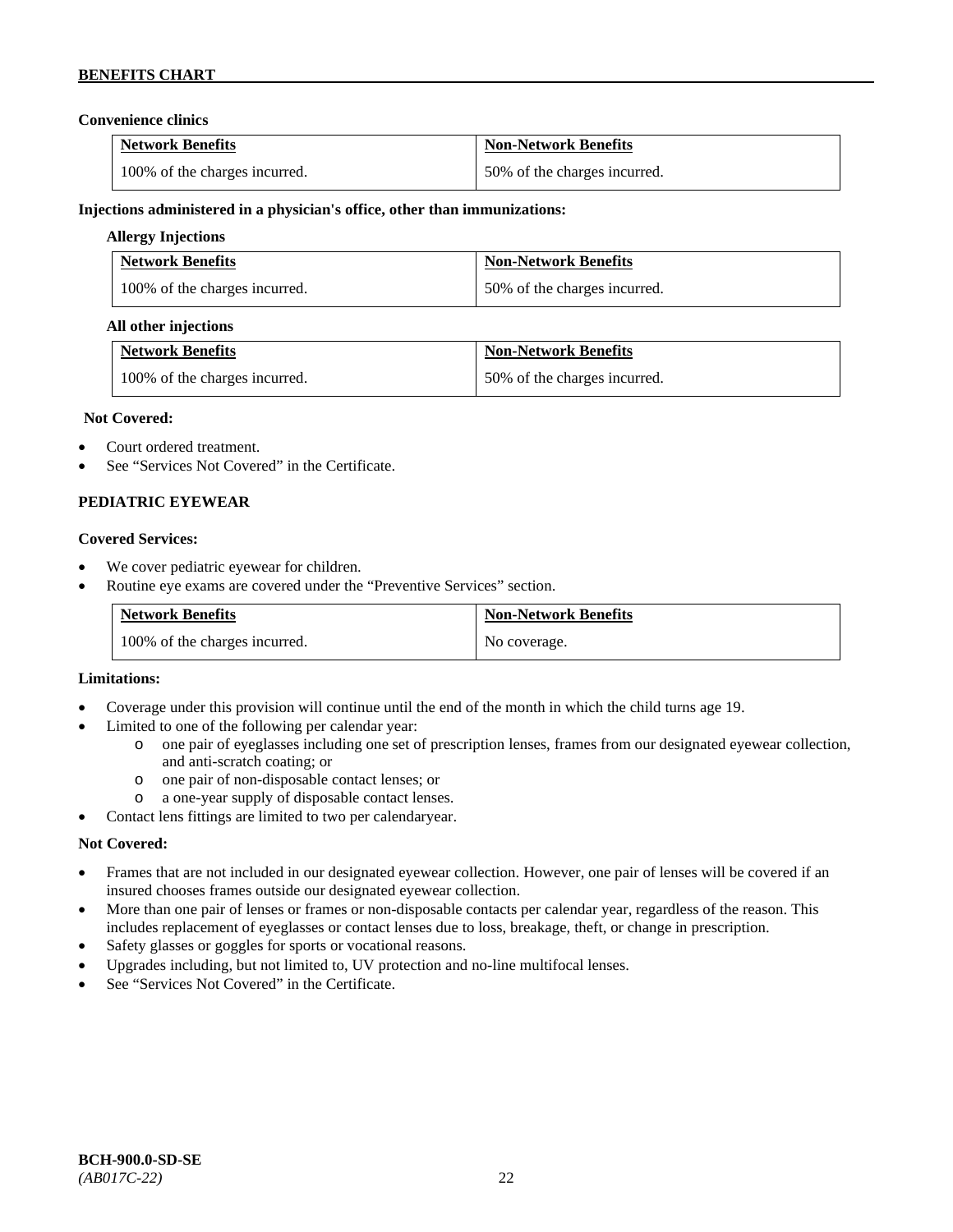# **PHYSICAL THERAPY, OCCUPATIONAL THERAPY AND SPEECH THERAPY**

#### **Covered Services:**

We cover the following physical therapy, occupational therapy and speech therapy services:

- Medically necessary rehabilitative care to correct the effects of illness or injury.
- Habilitative care rendered for congenital, developmental or medical conditions which have significantly limited the successful initiation of normal speech and normal motor development.

Massage therapy which is performed in conjunction with other treatment/modalities by a physical or occupational therapist, is part of a prescribed treatment plan and is not billed separately is covered.

We cover services provided in a clinic. We also cover physical therapy provided in an outpatient hospital facility. To see the benefit level for inpatient hospital or skilled nursing facility services, see benefits under Inpatient Hospital and Skilled Nursing Facility Services.

#### **Rehabilitative care**

| <b>Network Benefits</b>       | <b>Non-Network Benefits</b>  |
|-------------------------------|------------------------------|
| 100% of the charges incurred. | 50% of the charges incurred. |

### **Habilitative care**

| <b>Network Benefits</b>       | <b>Non-Network Benefits</b>  |
|-------------------------------|------------------------------|
| 100% of the charges incurred. | 50% of the charges incurred. |

#### **Not Covered:**

- Massage therapy for the purpose of comfort or convenience of the Insured.
- See "Services Not Covered" in the Certificate.

### **PRE-DIABETES DISEASE MANAGEMENT PROGRAM**

#### **Covered Services:**

If you meet our criteria for coverage, you may qualify for the Pre-diabetes Disease Management Program through Omada Health.

The program covers group health coaching which focuses on weight loss, exercise, behavior modification and health education at select locations determined by the plan.

| <b>Network Benefits</b>                                     | <b>Non-Network Benefits</b> |
|-------------------------------------------------------------|-----------------------------|
| 100% of the charges incurred.<br>Deductible does not apply. | Not applicable.             |

#### **Not Covered:**

See "Services Not Covered" in the Certificate.

### **PRESCRIPTION DRUG SERVICES**

#### **Covered Services:**

We cover prescription drugs and medications, which can be self-administered or are administered in a physician's office. We will not exclude coverage of off-label use of drugs to treat cancer or life threatening conditions on the grounds that the drug has not been approved by the FDA for that indication if that drug is recognized for the treatment of such indication in one of the standard reference compendia and when an appropriate level of evidence or medical necessity is met.

#### **For Network Benefits, drugs and medications must be obtained at a Network Pharmacy.**

**If a copayment is required, you must pay one copayment for each 31-day supply, or portion thereof, unless otherwise indicated below.**

| <b>BCH-900.0-SD-SE</b> |  |
|------------------------|--|
| $(AB017C-22)$          |  |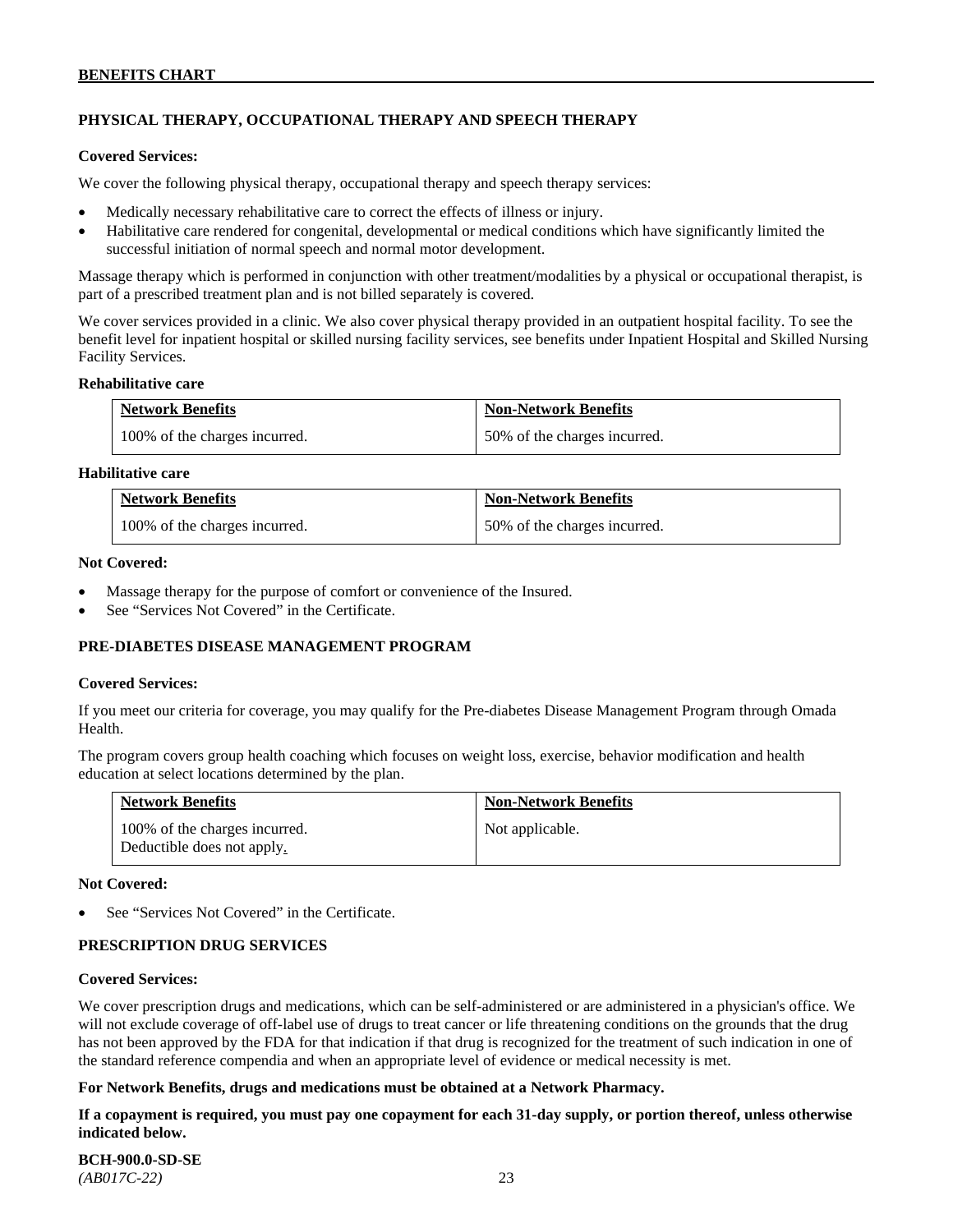# **Outpatient drugs (except as specified below)**

| <b>Network Benefits</b>                                                                                                                                      | <b>Non-Network Benefits</b>  |
|--------------------------------------------------------------------------------------------------------------------------------------------------------------|------------------------------|
| 100% of the charges incurred for formulary drugs.                                                                                                            | 50% of the charges incurred. |
| Formulary insulin is considered preventive and is not<br>subject to your deductible. In no event will your cost<br>for a formulary insulin drug exceed \$25. |                              |
| Non-formulary drugs are covered at 80% of the<br>charges incurred.                                                                                           |                              |

# **Mail order drugs**

| <b>Network Benefits</b>                                                                                                                                                                                                                               | <b>Non-Network Benefits</b>                                                                                                |
|-------------------------------------------------------------------------------------------------------------------------------------------------------------------------------------------------------------------------------------------------------|----------------------------------------------------------------------------------------------------------------------------|
| For your convenience, you may also get up to a 93-day<br>supply of outpatient prescription drugs that can be self-<br>administered through the designated mail order service.<br>Specialty drugs are not available through the mail order<br>service. | See Network mail order drugs benefit.<br>Mail order drugs are only available through the<br>designated mail order service. |

### **Specialty drugs that are self-administered**

| <b>Network Benefits</b>                                                                                                                    | <b>Non-Network Benefits</b> |
|--------------------------------------------------------------------------------------------------------------------------------------------|-----------------------------|
| 100% of the charges incurred.                                                                                                              | No coverage.                |
| For Network Benefits, specialty drugs are limited to<br>drugs on the specialty drug list and must be obtained<br>from a designated vendor. |                             |

# **Drugs for treatment of growth deficiency**

| <b>Network Benefits</b>                                                                                                                            | <b>Non-Network Benefits</b>  |
|----------------------------------------------------------------------------------------------------------------------------------------------------|------------------------------|
| 100% of the charges incurred.                                                                                                                      | 50% of the charges incurred. |
| For Network Benefits, growth deficiency drugs are<br>limited to drugs on the specialty drug list and must be<br>obtained from a designated vendor. |                              |

# **Tobacco cessation drugs are covered for all FDA-approved tobacco cessation drugs**

| <b>Network Benefits</b>                                     | <b>Non-Network Benefits</b>  |
|-------------------------------------------------------------|------------------------------|
| 100% of the charges incurred.<br>Deductible does not apply. | 50% of the charges incurred. |

# **Contraceptive drugs**

| <b>Network Benefits</b>                                                                                                                                         | <b>Non-Network Benefits</b>  |
|-----------------------------------------------------------------------------------------------------------------------------------------------------------------|------------------------------|
| 100% of the charges incurred for formulary drugs.<br>Deductible does not apply.                                                                                 | 50% of the charges incurred. |
| If a physician requests that a non-formulary<br>contraceptive drug be dispensed as written, the drug<br>will be covered at 100%, not subject to the deductible. |                              |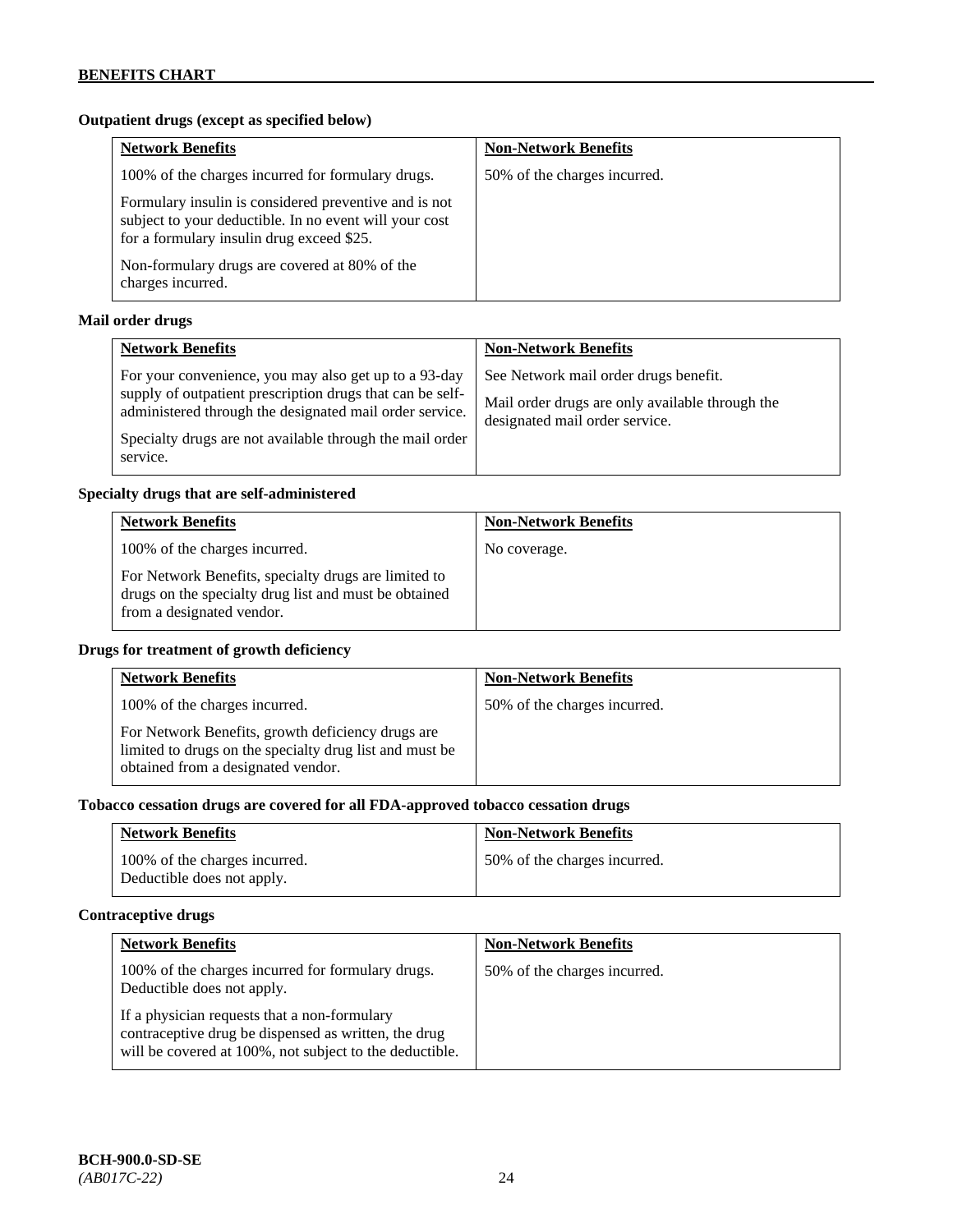**ACA preventive medications.** We cover preventive medications currently recommended by USPSTF with an A or B rating if they are prescribed by your medical provider and they are listed on our Commercial ACA Preventive Drug List. Preventive medications are subject to periodic review and modification. Changes would be effective in accordance with the federal rules and reflected in our current medical coverage criteria for preventive care services.

| <b>Network Benefits</b>                                     | <b>Non-Network Benefits</b>  |
|-------------------------------------------------------------|------------------------------|
| 100% of the charges incurred.<br>Deductible does not apply. | 50% of the charges incurred. |

### **Limitations:**

- Certain drugs may require prior authorization as indicated on the Formulary. HealthPartners may require prior authorization for the drug and also the site where the drug will be provided. Certain drugs are subject to our utilization review process and quantity limits as indicated on our Formulary.
- Certain non-formulary drugs require prior authorization. In addition, certain drugs may be subject to any quantity limits applied as part of our trial program. The trial drug program applies to new prescriptions for certain drugs which have high toxicity, low tolerance, high costs and/or high potential for waste. Trial drugs are indicated on the formulary and/or the Specialty Drug List. Your first fill of a trial drug may be limited to less than a month supply. If the drug is well tolerated and effective, you will receive the remainder of your first month supply.
- If an insured requests a brand name drug when there is a generic equivalent, the brand name drug will be covered up to the charge that would apply to the generic drug, minus any required copayment. If a physician requests that a brand name drug be dispensed as written, the drug will be paid at the non-formulary benefit.
- We may require Insureds to try over-the-counter (OTC) drug alternatives before approving more costly formulary prescription drugs.
- Unless otherwise specified in the "Prescription Drug Services" section, you may receive up to a 31-day supply per prescription.
- New prescriptions to treat certain chronic conditions are limited to a 31-day supply.
- A 93-day supply will be covered and dispensed only at pharmacies that participate in our extended day supply program.
- No more than a 31-day supply of Specialty Drugs will be covered and dispensed at a time, unless it is a manufacturer supplied drug that cannot be split that supplies the insured with more than a 31-day supply.

### **Not Covered:**

- Replacement of prescription drugs, medications, equipment and supplies due to loss, damage or theft.
- Nonprescription (over the counter) drugs or medications, including, but not limited to, vitamins, supplements, homeopathic remedies, and non-FDA approved drugs, unless listed on the Formulary and prescribed by a physician or legally authorized health care provider under applicable state and federal law. We cover off-label use of drugs to treat cancer as specified in the "Prescription Drug Services" section of this Benefits Chart. This exclusion does not include over-the-counter contraceptives for women as allowed under the Affordable Care Act when the Insured obtains a prescription for the item. In addition, if the Insured obtains a prescription, this exclusion does not include aspirin to prevent cardiovascular disease for men and women of certain ages; folic acid supplements for women who may become pregnant; fluoride chemoprevention supplements for children without fluoride in their water source; and iron supplements for children ages 6-12 months who are at risk for anemia.
- All drugs for the treatment of sexual dysfunction.
- Fertility drugs.
- Medical cannabis.
- Drugs on the Excluded Drug List. The Excluded Drug List includes select drugs within a therapy class that are not eligible for coverage. This includes drugs that may be excluded for certain indications. The Excluded Drug List is available a[t HealthPartners.com.](http://www.healthpartners.com/)
- Drugs that are newly approved by the FDA until they are reviewed and approved by HealthPartners Pharmacy and Therapeutics Committee.
- Medical devices approved by the FDA will not be covered under the "Prescription Drug Services" section unless they are on our Formulary. Covered medical devices are generally submitted and reimbursed under your medical benefits.
- See "Services Not Covered" in the Certificate.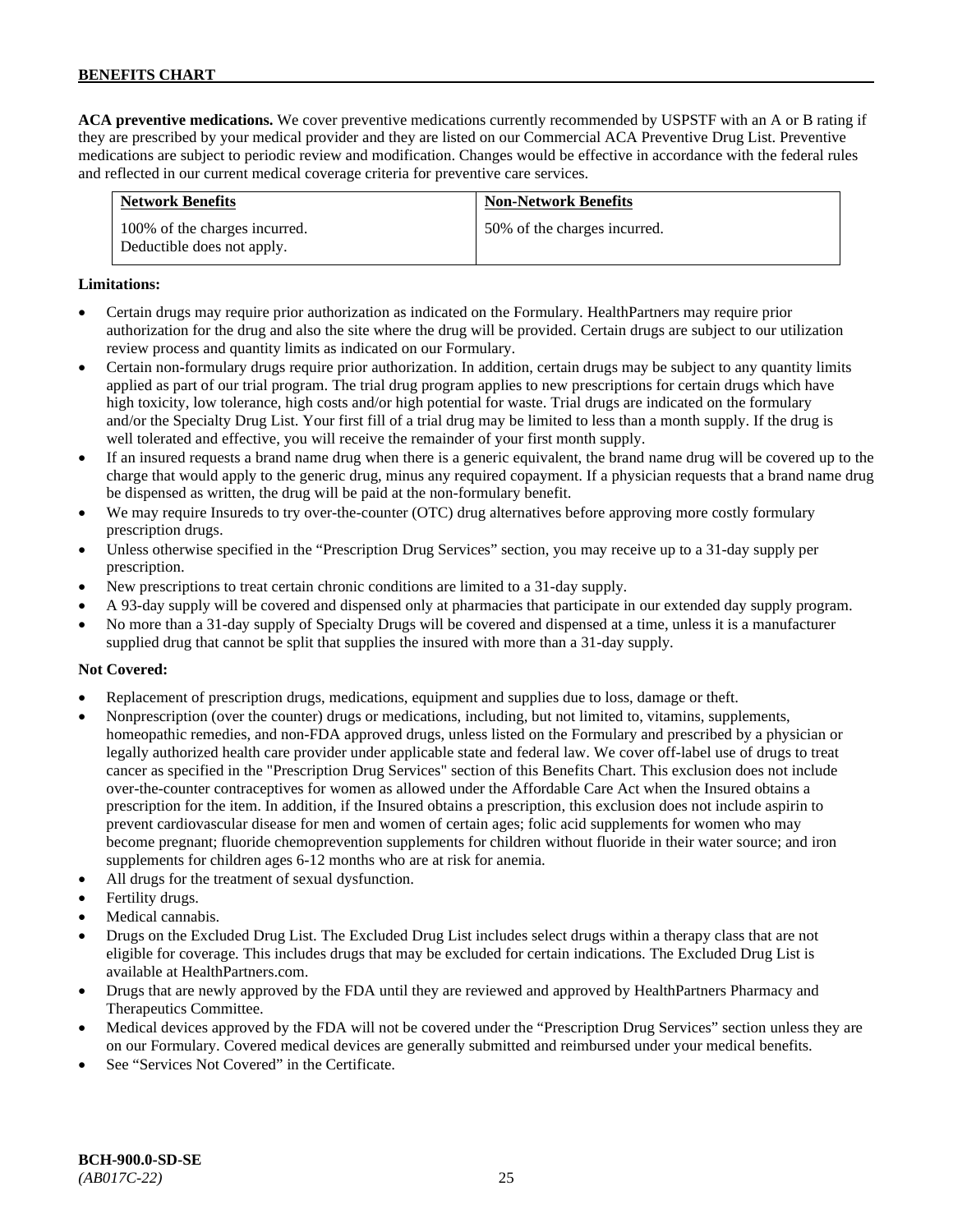### **PREVENTIVE SERVICES**

### **Applicable Definitions:**

**Routine Preventive Services** are routine healthcare services that include screenings, checkups and counseling to prevent illness, disease or other health problems before symptoms occur.

**Diagnostic Services** are services to help a provider understand your symptoms, diagnose illness, and decide what treatment may be needed. They may be the same services that are listed as preventive services, but they are being used as diagnostic services. Your provider will determine if these services are preventive or diagnostic. These services are not preventive if received as part of a visit to diagnose, manage, or maintain an acute or chronic medical condition, illness or injury. When that occurs, unless otherwise indicated below, standard deductibles, copayments or coinsurance apply.

### **Covered Services:**

We cover preventive services which meet any of the requirements under the Affordable Care Act (ACA) shown in the bulleted items below. These preventive services are covered at 100% under the Network Benefits with no deductible, copayments or coinsurance. If a preventive service is not required by the ACA and it is covered at a lower benefit level or if a group qualifies for an exemption or accommodation for certain benefits under the ACA, it will be specified below. Preventive benefits mandated under the ACA are subject to periodic review and modification. Changes would be effective in accordance with the federal rules. Preventive services mandated by the ACA include:

- Evidence-based items or services that have in effect a rating of A or B in the current recommendations of the United States Preventive Services Task Force with respect to the individual;
- Immunizations for routine use in children, adolescents, and adults that have in effect a recommendation from the Advisory Committee on Immunization Practices of the Centers for Disease Control and Prevention with respect to the individual;
- With respect to infants, children, and adolescents, evidence-informed preventive care and screenings provided for in comprehensive guidelines supported by the Health Resources and Services Administration; and
- With respect to women, preventive care and screenings provided for in comprehensive guidelines supported by the Health Resources and Services Administration.

Covered services are based on established medical policies, which are subject to periodic review and modification by the medical or dental directors. These medical policies (medical coverage criteria) are available by calling Member Services, or logging on to your "*my*HealthPartners" account at [HealthPartners.com.](http://www.healthpartners.com/)

#### **ACA and state mandated preventive services are covered as follows:**

**Routine health exams and periodic health assessments.** A physician or health care provider will counsel you as to how often health assessments are needed based on age, sex and health status. This includes screening and counseling for tobacco use and all FDA approved tobacco cessation medications including over-the-counter drugs (as shown in the "Prescription Drug Services" section).

| <b>Network Benefits</b>                                     | <b>Non-Network Benefits</b>  |
|-------------------------------------------------------------|------------------------------|
| 100% of the charges incurred.<br>Deductible does not apply. | 50% of the charges incurred. |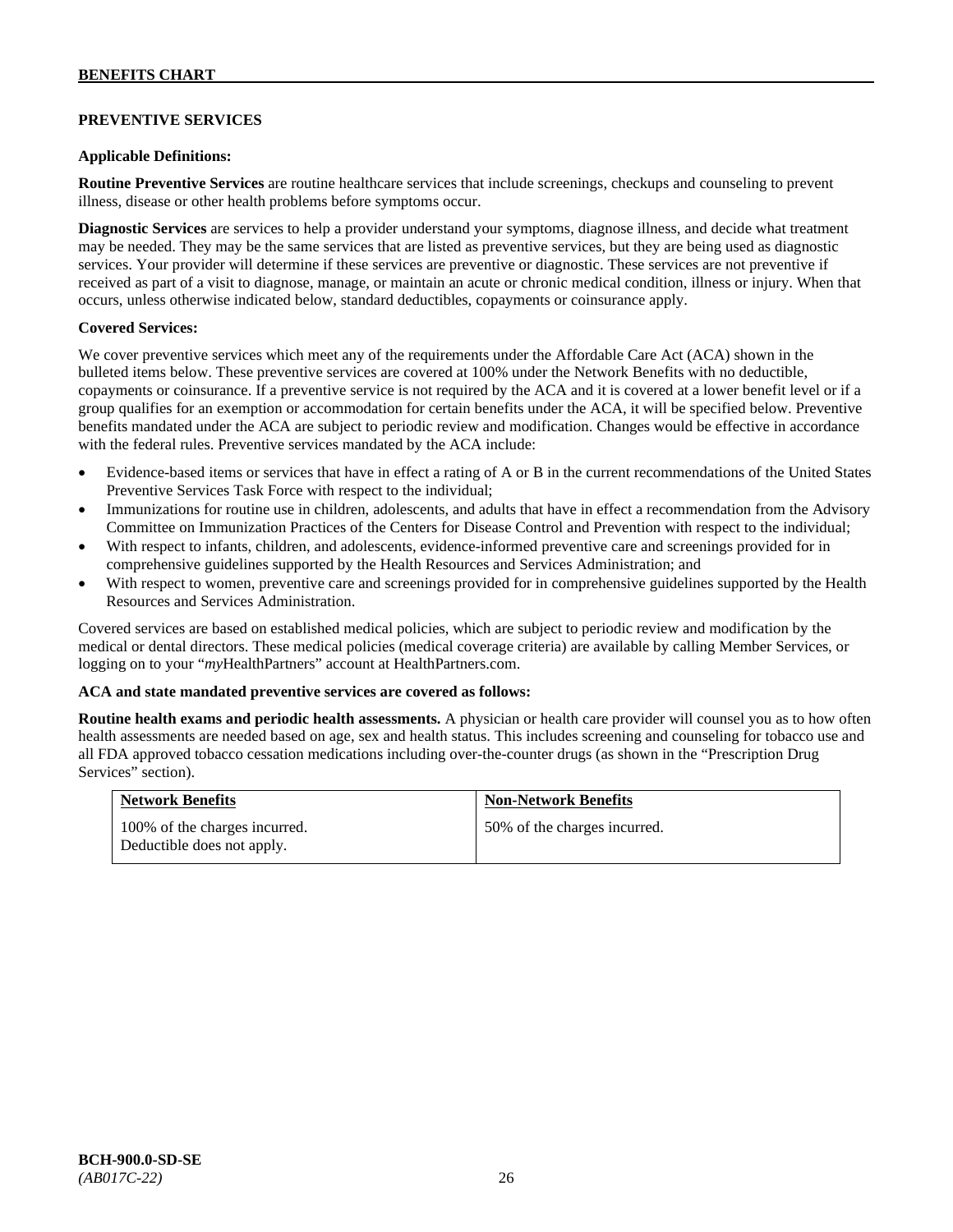**Child health supervision services**. This includes pediatric preventive services such as newborn screenings, appropriate immunizations, developmental assessments and laboratory services appropriate to the age of the child from birth to 72 months, and appropriate immunizations to age 18.

| <b>Network Benefits</b>                                     | <b>Non-Network Benefits</b>  |
|-------------------------------------------------------------|------------------------------|
| 100% of the charges incurred.<br>Deductible does not apply. | 50% of the charges incurred. |

#### **Routine prenatal care and exams**

| <b>Network Benefits</b>                                     | <b>Non-Network Benefits</b>  |
|-------------------------------------------------------------|------------------------------|
| 100% of the charges incurred.<br>Deductible does not apply. | 50% of the charges incurred. |

**Routine postnatal care.** This includes health exams, assessments, education and counseling relating to the period immediately after childbirth.

| <b>Network Benefits</b>                                     | <b>Non-Network Benefits</b>  |
|-------------------------------------------------------------|------------------------------|
| 100% of the charges incurred.<br>Deductible does not apply. | 50% of the charges incurred. |

**Routine screening procedures for cancer.** This includes colorectal screening or other cancer screenings recommended by the USPSTF with an A or B rating. Women's preventive health services below describe additional routine screening procedures for cancer.

| <b>Network Benefits</b>                                     | <b>Non-Network Benefits</b>  |
|-------------------------------------------------------------|------------------------------|
| 100% of the charges incurred.<br>Deductible does not apply. | 50% of the charges incurred. |

**Professional voluntary family planning services.** This includes services to prevent or delay a pregnancy, including counseling and education. Services must be provided by a licensed provider.

| <b>Network Benefits</b>                                     | <b>Non-Network Benefits</b>  |
|-------------------------------------------------------------|------------------------------|
| 100% of the charges incurred.<br>Deductible does not apply. | 50% of the charges incurred. |

#### **Adult immunizations**

| <b>Network Benefits</b>                                     | <b>Non-Network Benefits</b>  |
|-------------------------------------------------------------|------------------------------|
| 100% of the charges incurred.<br>Deductible does not apply. | 50% of the charges incurred. |

**Women's preventive health services.** This includes mammograms, screenings for cervical cancer (pap smears), breast pumps, human papillomavirus (HPV) testing, counseling for sexually transmitted infections, and counseling and screening for human immunodeficiency virus (HIV) and all FDA approved contraceptive methods as prescribed by a doctor, sterilization procedures, education and counseling (see the "Prescription Drug Services" section for coverage of oral contraceptive drugs). For women whose family history is associated with an increased risk for BRCA1 or BRCA2 gene mutations, we cover genetic counseling and BRCA screening without cost sharing, if appropriate and as determined by a physician.

| <b>Network Benefits</b>                                     | <b>Non-Network Benefits</b>  |
|-------------------------------------------------------------|------------------------------|
| 100% of the charges incurred.<br>Deductible does not apply. | 50% of the charges incurred. |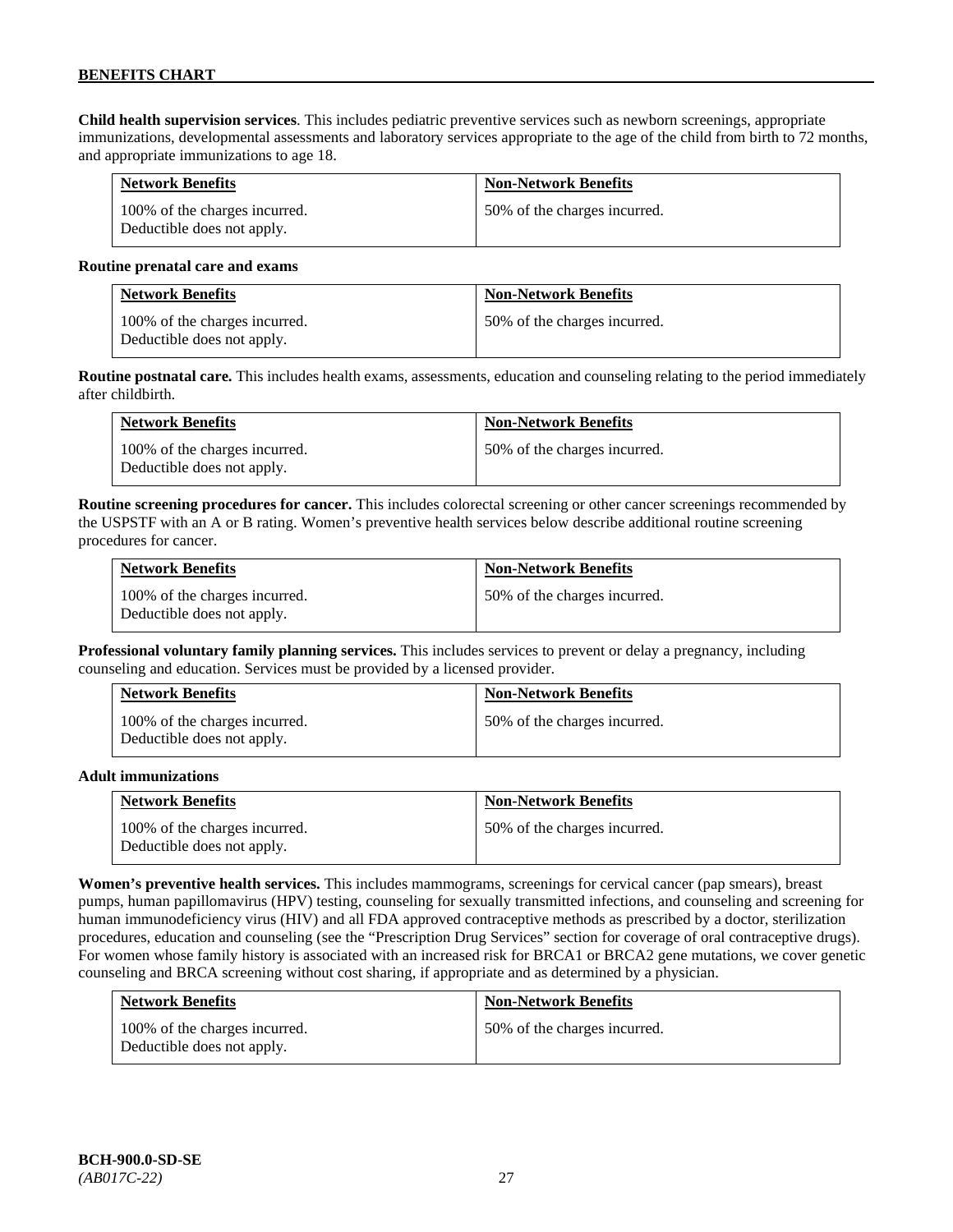**Obesity Screening and Management.** We cover obesity screening and counseling for all ages during a routine preventive care exam. If you are age 18 or older and have a body mass index of 30 or more, we also cover intensive obesity management to help you lose weight. Your primary care doctor can coordinate these services.

| <b>Network Benefits</b>                                     | <b>Non-Network Benefits</b>  |
|-------------------------------------------------------------|------------------------------|
| 100% of the charges incurred.<br>Deductible does not apply. | 50% of the charges incurred. |

# **In addition to any ACA or state mandated preventive services referenced above, we cover the following eligible services:**

### **Routine eye and hearing exams**

| <b>Network Benefits</b>                                     | <b>Non-Network Benefits</b>  |
|-------------------------------------------------------------|------------------------------|
| 100% of the charges incurred.<br>Deductible does not apply. | 50% of the charges incurred. |

**Ovarian cancer surveillance tests for women who are at risk.** "At risk for ovarian cancer" means (1) having a family history that includes any of the following: one or more first-degree or second-degree relatives with ovarian cancer, clusters of female relatives with breast cancer or nonpolyposis colorectal cancer; or (2) testing positive for BRCA1 or BRCA2 mutations. "Surveillance tests for ovarian cancer" means annual screening using: CA-125 serum tumor marker testing, transvaginal ultrasound, pelvic examination or other proven ovarian cancer screening tests currently being evaluated by the federal Food and Drug Administration or by the National Cancer Institute.

| <b>Network Benefits</b>                              | <b>Non-Network Benefits</b>                             |
|------------------------------------------------------|---------------------------------------------------------|
| Coverage level is same as corresponding Network      | Coverage level is same as corresponding Non-Network     |
| Benefit, depending on type of service provided, such | Benefit, depending on type of service provided, such as |
| as Diagnostic Imaging Services, Laboratory Services  | Diagnostic Imaging Services, Laboratory Services        |
| Office Visits for Illness or Injury or Preventive    | Office Visits for Illness or Injury or Preventive       |
| Services.                                            | Services.                                               |

### **Limitations:**

• Services are not preventive if received as part of a visit to diagnose, manage or maintain an acute or chronic medical condition, illness or injury. When that occurs, unless otherwise indicated above, standard deductibles, copayments or coinsurance apply.

### **Not Covered:**

See "Services Not Covered" in the Certificate.

### **TELEHEALTH/TELEMEDICINE SERVICES**

#### **Definitions:**

**Telehealth, Telemedicine, or Virtual Care.** This is a means of communication between a health care professional and a patient. This includes the use of secure electronic information, imaging, and communication technologies, including:

- interactive audio or audio-video
- interactive audio with store-and-forward technology
- chat-based and email-based systems
- physician-to-physician consultation
- patient education
- data transmission
- data interpretation
- digital diagnostics (algorithm-enabled diagnostic support)
- digital therapeutics (the use of personal health devices and sensors, either alone or in combination with conventional drug therapies, for disease prevention and management)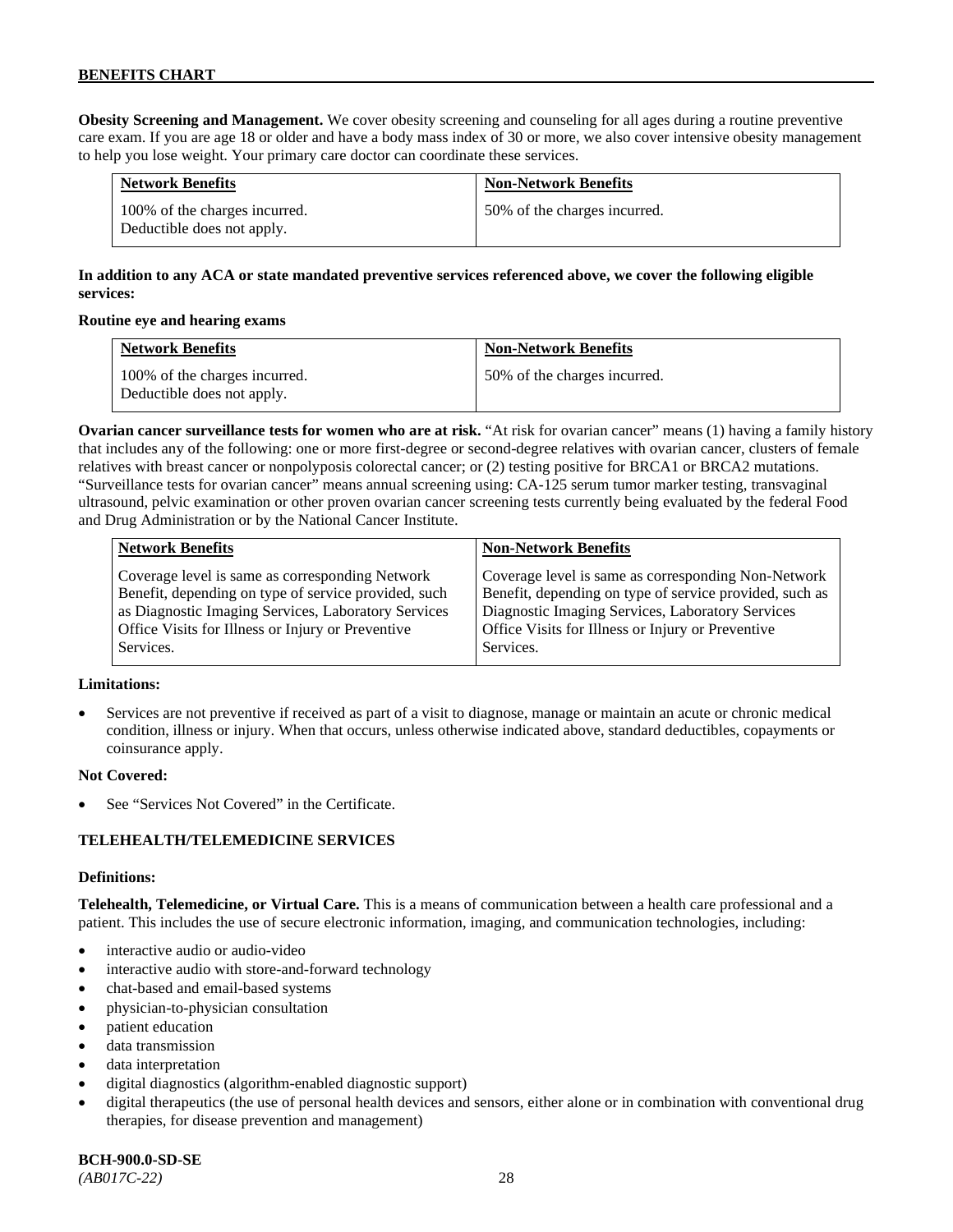Services can be delivered:

Synchronously: the patient and health care professional are engaging with one another at the same time; or Asynchronously: the patient and health care professional engage with each other at different points in time.

**Telephone Visits.** Live, synchronous, interactive encounters over the telephone between a patient and a healthcare provider.

**E-visit or chat-based visits.** Asynchronous online or mobile app encounters to discuss a patient's personal health information, vital signs, and other physiologic data or diagnostic images. The healthcare provider reviews and delivers a consultation, diagnosis, prescription or treatment plan after reviewing the patient's visit information.

**Virtuwell.** This is an online service for you to receive a diagnosis and treatment for certain conditions, such as a cold, flu, ear pain and sinus infections. You may access the Virtuwell website at [Virtuwell.com.](https://www.virtuwell.com/)

**Video Visits.** Live, synchronous, interactive encounters using secure web-based video between a patient and a healthcare provider.

#### **Covered Services:**

The Plan covers the following methods of receiving care for services that would be eligible under the Plan if the service were provided in person.

#### **Scheduled Telephone Visits**

| <b>Network Benefits</b>       | <b>Non-Network Benefits</b>  |
|-------------------------------|------------------------------|
| 100% of the charges incurred. | 50% of the charges incurred. |

#### **E-visits**

#### **Access to online care through Virtuwell at [Virtuwell.com](http://www.virtuwell.com/)**

| <b>Network Benefits</b>       | <b>Non-Network Benefits</b> |
|-------------------------------|-----------------------------|
| 100% of the charges incurred. | Not applicable.             |

#### **All other E-visits**

| <b>Network Benefits</b>       | <b>Non-Network Benefits</b>  |
|-------------------------------|------------------------------|
| 100% of the charges incurred. | 50% of the charges incurred. |

#### **Video visits**

| <b>Network Benefits</b>                                                                                                                                                                          | <b>Non-Network Benefits</b>                                                                                                                            |
|--------------------------------------------------------------------------------------------------------------------------------------------------------------------------------------------------|--------------------------------------------------------------------------------------------------------------------------------------------------------|
| Coverage level is same as corresponding Network<br>benefit, depending on type of service provided, such as<br>Office Visits for Illness or Injury, Inpatient or<br>Outpatient Hospital Services. | Coverage level is same as corresponding Non-Network<br>Benefit, depending on type of service provided, such as<br>Office Visits for Illness or Injury. |

#### **Not Covered:**

See "Services Not Covered" in the Certificate.

#### **TRANSPLANT SERVICES**

#### **Applicable Definitions:**

**Autologous.** This is when the source of cells is from the individual's own marrow or stem cells.

**Allogeneic.** This is when the source of cells is from a related or unrelated donor's marrow or stem cells.

**Autologous Bone Marrow Transplant.** This is when the bone marrow is harvested from the individual and stored. The patient undergoes treatment which includes tumor ablation with high-dose chemotherapy and/or radiation. The bone marrow is reinfused (transplanted).

**BCH-900.0-SD-SE**  *(AB017C-22)* 29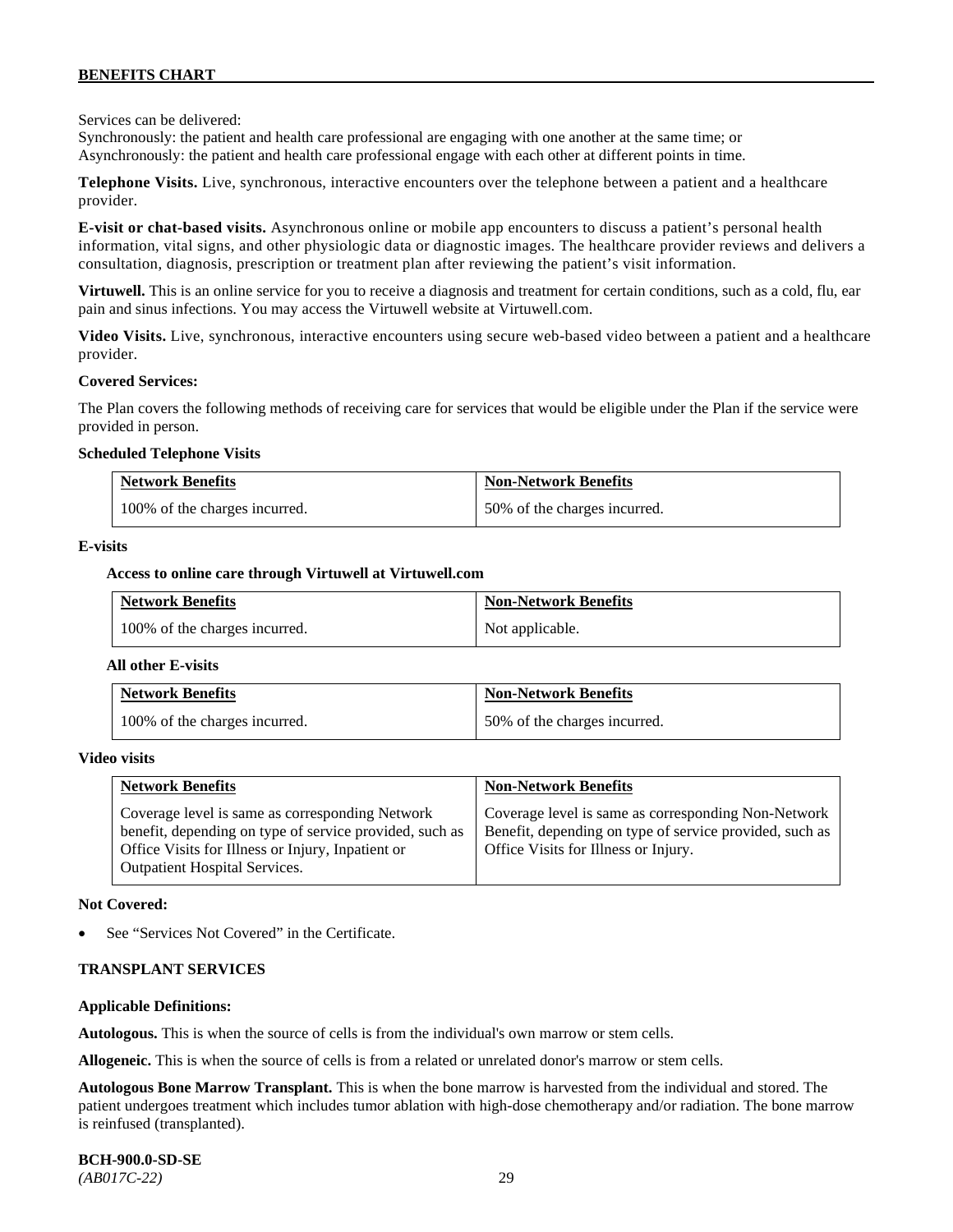**Allogeneic Bone Marrow Transplant.** This is when the bone marrow is harvested from the related or unrelated donor and stored. The patient undergoes treatment which includes tumor ablation with high-dose chemotherapy and/or radiation. The bone marrow is reinfused (transplanted).

**Autologous/Allogeneic Stem Cell Support.** This is a treatment process that includes stem cell harvest from either bone marrow or peripheral blood, tumor ablation with high-dose chemotherapy and/or radiation, stem cell reinfusion, and related care. Autologous/allogeneic bone marrow transplantation and high dose chemotherapy with peripheral stem cell rescue/support are considered to be autologous/allogeneic stem cell support.

**Designated Transplant Center.** This is any health care provider, group or association of health care providers designated by us to provide services, supplies or drugs for specified transplants for our Insureds.

**Transplant Services.** This is transplantation (including retransplants) of the human organs or tissue listed below, including all related post-surgical treatment, follow-up care and drugs and multiple transplants for a related cause. Transplant services do not include other organ or tissue transplants or surgical implantation of mechanical devices functioning as a human organ, except surgical implantation of an FDA approved Ventricular Assist Device (VAD) or total artificial heart, functioning as a temporary bridge to heart transplantation.

Prior authorization is required prior to consultation to support coordination of care and benefits.

### **Covered Services:**

We cover eligible transplant services (as defined above) while you are covered under this Benefits Chart. Transplants that will be considered for coverage are limited to the following:

- Kidney transplants for end-stage disease.
- Cornea transplants for end-stage disease.
- Heart transplants for end-stage disease.
- Lung transplants or heart/lung transplants for: (1) primary pulmonary hypertension; (2) Eisenmenger's syndrome; (3) end-stage pulmonary fibrosis; (4) alpha 1 antitrypsin disease; (5) cystic fibrosis; and (6) emphysema.
- Liver transplants for: (1) biliary atresia in children; (2) primary biliary cirrhosis; (3) post-acute viral infection (including hepatitis A, hepatitis B antigen e negative and hepatitis C) causing acute atrophy or post-necrotic cirrhosis; (4) primary sclerosing cholangitis; (5) alcoholic cirrhosis; and (6) hepatocellular carcinoma.
- Allogeneic bone marrow transplants or peripheral stem cell support associated with high dose chemotherapy for: (1) acute myelogenous leukemia; (2) acute lymphocytic leukemia; (3) chronic myelogenous leukemia; (4) severe combined immunodeficiency disease; (5) Wiskott-Aldrich syndrome; (6) aplastic anemia; (7) sickle cell anemia; (8) non-relapsed or relapsed non-Hodgkin's lymphoma; (9) multiple myeloma; and (10) testicular cancer.
- Autologous bone marrow transplants or peripheral stem cell support associated with high-dose chemotherapy for: (1) acute leukemias; (2) non-Hodgkin's lymphoma; (3) Hodgkin's disease; (4) Burkitt's lymphoma; (5) neuroblastoma; (6) multiple myeloma; (7) chronic myelogenous leukemia; and (8) non-relapsed non-Hodgkin's lymphoma.
- Pancreas transplants for simultaneous pancreas-kidney transplants for diabetes, pancreas after kidney, living related segmental simultaneous pancreas kidney transplantation and pancreas transplant alone.

To receive Network Benefits, charges for transplant services must be incurred at a Designated Transplant Center.

The transplant-related treatment provided, including expenses incurred for directly related donor services, shall be subject to and in accordance with the provisions, limitations, maximum and other terms of this Benefits Chart.

Medical and hospital expenses of the donor are covered only when the recipient is an Insured and the transplant and directly related donor expenses have been prior authorized for coverage. Treatment of medical complications that may occur to the donor are not covered. Donors are not considered Insureds, and are therefore not eligible for the rights afforded to Insureds under the Certificate.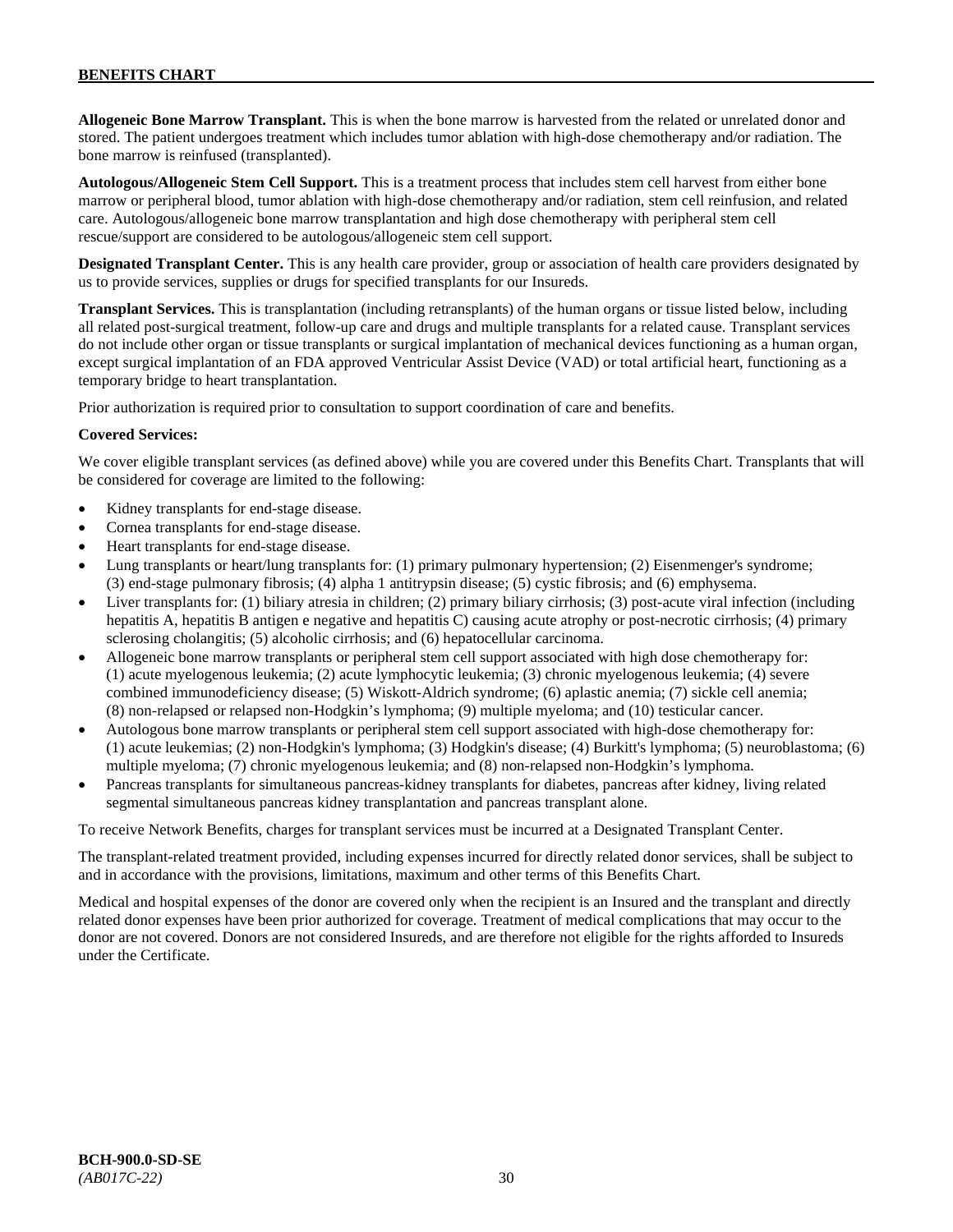The list of eligible transplant services and coverage determinations are based on established medical policies, which are subject to periodic review and modifications by the medical director.

| <b>Network Benefits</b>                          | <b>Non-Network Benefits</b>                          |
|--------------------------------------------------|------------------------------------------------------|
| See Network Inpatient Hospital Services benefit. | See Non-Network Inpatient Hospital Services benefit. |

# **Transplant travel benefit for network benefits**

We may provide travel and lodging when an Insured needs a transplant and a designated transplant center is greater than 100 miles from the Insured's primary address.

This benefit is subject to our medical policies (medical coverage criteria). Coverage criteria are available by calling Member Services, or logging on to your "*my*HealthPartners" account a[t healthpartners.com.](http://www.healthpartners.com/)

When submitting receipts for travel and lodging, the Insured will need to attach a letter explaining that the receipts are in conjunction with an authorized organ or bone marrow transplant and include the recipient's name and member ID number or complete a Lodging and Travel Claim form with the receipts.

| <b>Network Benefits</b>                                                                                                                                                                                                                                 | <b>Non-Network Benefits</b> |
|---------------------------------------------------------------------------------------------------------------------------------------------------------------------------------------------------------------------------------------------------------|-----------------------------|
| Transplant travel benefits are covered under the<br>Network transplant services benefit.                                                                                                                                                                | No coverage.                |
| Expenses for travel and lodging for the insured (the<br>transplant recipient) and one adult companion, or up to<br>two companions for a transplant recipient who is a<br>minor dependent, may be covered up to a maximum of<br>\$10,000 per transplant. |                             |
| Lodging coverage is limited to \$100 per day.                                                                                                                                                                                                           |                             |

### **Not Covered:**

- We consider the following transplants to be investigative and do not cover them: surgical implantation of mechanical devices functioning as a permanent substitute for human organ, non-human organ implants and/or transplants and other transplants not specifically listed in this Benefits Chart.
- See "Services Not Covered" in the Certificate.